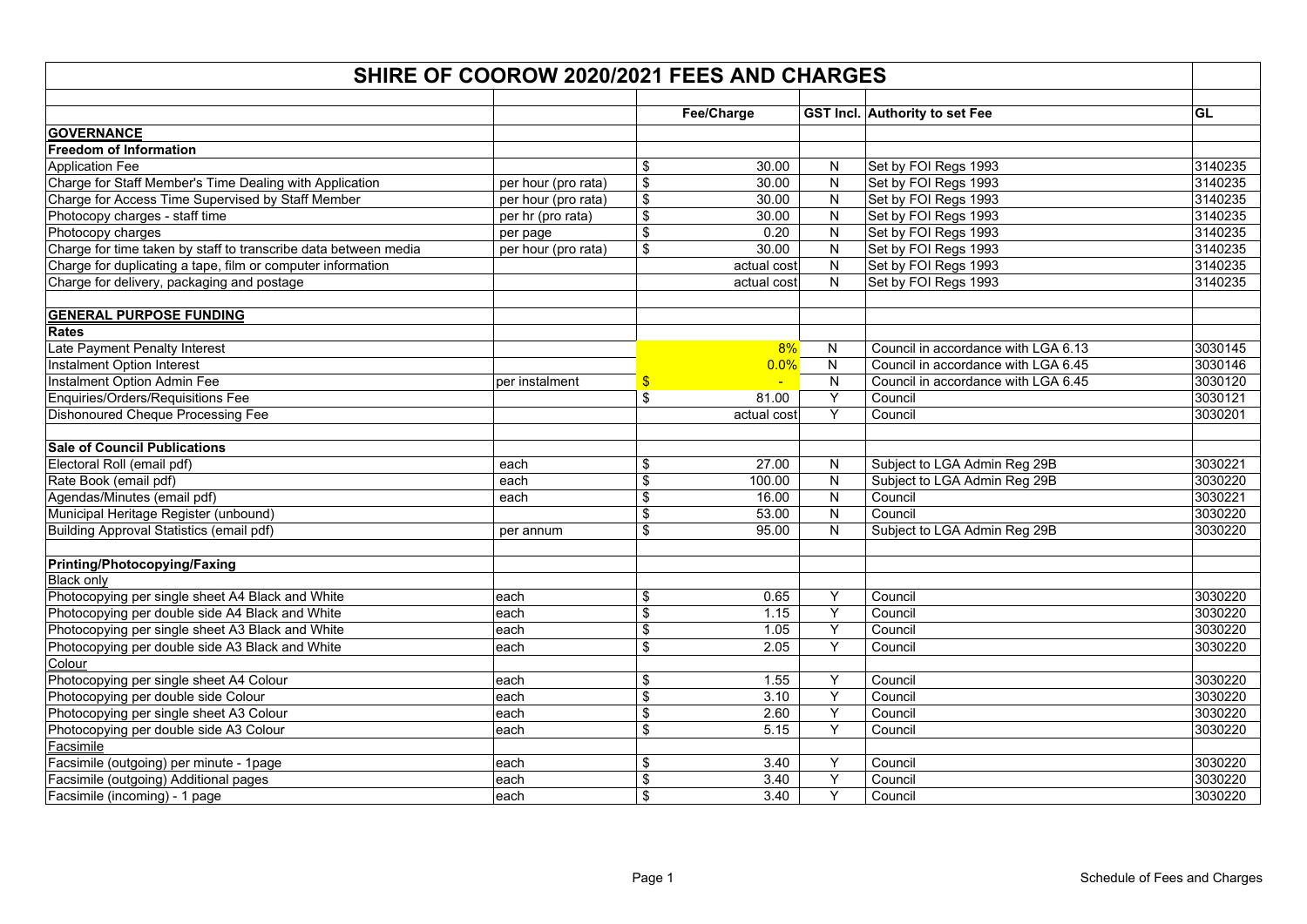| SHIRE OF COOROW 2020/2021 FEES AND CHARGES                                                           |                   |                         |                 |                         |                                                                      |           |  |  |
|------------------------------------------------------------------------------------------------------|-------------------|-------------------------|-----------------|-------------------------|----------------------------------------------------------------------|-----------|--|--|
|                                                                                                      |                   |                         | Fee/Charge      |                         | GST Incl. Authority to set Fee                                       | <b>GL</b> |  |  |
| <b>LAW, ORDER, PUBLIC SAFETY</b>                                                                     |                   |                         |                 |                         |                                                                      |           |  |  |
|                                                                                                      |                   |                         |                 |                         |                                                                      |           |  |  |
| <b>Animal Control</b>                                                                                |                   |                         |                 |                         |                                                                      |           |  |  |
| Microchipping of Dogs and Cats                                                                       | per animal        | \$                      | 63.50           | N                       | Council                                                              | 3050235   |  |  |
| Registration of Cats (initial grant and renewal)                                                     | per annum         | \$                      | 20.00           | N                       | Cat Regs 2012                                                        | 3050221   |  |  |
|                                                                                                      | 3 year period     | $\overline{\mathbb{S}}$ | 42.50           | ${\sf N}$               | Cat Regs 2012                                                        | 3050221   |  |  |
|                                                                                                      | lifetime          | $\sqrt{2}$              | 100.00          | $\mathsf{N}$            | Cat Regs 2012                                                        | 3050221   |  |  |
| Concessional annual rate if registered after 31 May up to 31 October                                 | per annum         | $\overline{\mathbf{3}}$ | 10.00           | $\overline{N}$          | Cat Regs 2012                                                        | 3050221   |  |  |
| Concessional Rates - Eligible Pensioners can claim a 50% discount                                    |                   |                         |                 |                         | Note: Registration of a breeding cat must be a lifetime registration |           |  |  |
| Registration of Dogs                                                                                 |                   |                         |                 |                         |                                                                      |           |  |  |
| Dangerous dog (sterilised or unsterilised)                                                           | per annum         | \$                      | 50.00           | N                       | Dog Regs 2013                                                        | 3050221   |  |  |
| Unsterilised                                                                                         | per annum         | $\overline{\mathbf{s}}$ | 50.00           | N                       | Dog Regs 2013                                                        | 3050221   |  |  |
|                                                                                                      | 3 year period     | \$                      | 120.00          | ${\sf N}$               | Dog Regs 2013                                                        | 3050221   |  |  |
|                                                                                                      | lifetime          | \$                      | 250.00          | $\mathsf{N}$            | Dog Regs 2013                                                        | 3050221   |  |  |
| Sterilised                                                                                           | per annum         | $\sqrt[6]{\frac{1}{2}}$ | 20.00           | ${\sf N}$               | Dog Regs 2013                                                        | 3050221   |  |  |
|                                                                                                      | 3 year period     | $\mathfrak{S}$          | 42.50           | ${\sf N}$               | Dog Regs 2013                                                        | 3050221   |  |  |
|                                                                                                      | lifetime          | $\mathfrak{S}$          | 100.00          | N                       | Dog Regs 2013                                                        | 3050221   |  |  |
| Concessional Rates - Eligible Pensioners can claim a 50% discount                                    |                   |                         |                 |                         |                                                                      |           |  |  |
| Guide dogs                                                                                           |                   |                         | nil             | N                       | Dog Regs 2013                                                        | 3050221   |  |  |
| Dogs used for droving or tending stock                                                               |                   |                         |                 | $\mathsf{N}$            | Dog Regs 2013                                                        | 3050221   |  |  |
| Dogs owned by pensioners                                                                             |                   |                         | $^{\star\star}$ | $\mathsf{N}$            | Dog Regs 2013                                                        | 3050221   |  |  |
| Foxhounds, bona fide kept together in a kennelled pack of >= 10                                      | per pack          | \$                      | 40.00           | ${\sf N}$               | Dog Regs 2013                                                        | 3050221   |  |  |
| Registration after 31 May in any year                                                                |                   |                         | $***$           | N                       | Dog Regs 2013                                                        | 3050221   |  |  |
| Dogs kept in an approved kennel, where not otherwise registered                                      | per establishment | \$                      | 200.00          | N                       | Dog Regs 2013                                                        | 3050221   |  |  |
| State Emergency Services tracker dogs                                                                |                   | \$                      | 1.00            | ${\sf N}$               | Dog Regs 2013                                                        | 3050221   |  |  |
| 25% of fee otherwise payable ** 50% of fee otherwise payable                                         |                   |                         |                 |                         |                                                                      |           |  |  |
| Seizure & Impounding of Animal                                                                       |                   | \$                      | 126.00          | ${\sf N}$               | Council                                                              | 3050240   |  |  |
| Daily Sustenance                                                                                     | per animal        | $\sqrt{2}$              | 23.00           | Υ                       | Council                                                              | 3050220   |  |  |
| Surrender and/or Destruction of Dog/Cat                                                              |                   | $\sqrt{2}$              | 124.00          | N                       | Council                                                              | 3050222   |  |  |
| Hire of Dog Barking Collar                                                                           | per week          | $\mathfrak{S}$          | 33.00           | N                       | Council                                                              | 3050235   |  |  |
| Replacement of Dog/Cat Licence Tag                                                                   |                   | \$                      | 4.30            | ${\sf N}$               | Council                                                              | 3050235   |  |  |
| Replacement of Dog/Cat Name Tag                                                                      |                   | $\sqrt{2}$              | 4.30            | $\overline{\mathsf{N}}$ | Council                                                              | 3050235   |  |  |
| Inspection of Register                                                                               |                   | \$                      | 4.00            | $\mathsf{N}$            | Council                                                              | 3050235   |  |  |
| Certified copy of an entry in the register                                                           |                   | $\sqrt{2}$              | 6.15            | ${\sf N}$               | Council                                                              | 3050235   |  |  |
| Daily Sustenance - Livestock                                                                         |                   | $\sqrt{2}$              | 23.00           | Υ                       | Council                                                              | 3050220   |  |  |
| Impounding of Cattle, Horses, Pigs and the like *                                                    |                   | $\mathfrak{S}$          | 242.00          | ${\sf N}$               | Council                                                              | 3050240   |  |  |
| Impounding of Sheep, Goats and the like #                                                            |                   | $\mathfrak{S}$          | 74.00           | ${\sf N}$               | Council                                                              | 3050240   |  |  |
| with an additional charge of \$2.20 per km for each km that each animal needs to be driven to a      |                   |                         |                 |                         |                                                                      |           |  |  |
| pound after the first km plus a daily charge of \$22.00 per day after the first day                  |                   |                         |                 |                         |                                                                      |           |  |  |
| # with an additional charge of \$2 per km for each km that each animal needs to be driven to a pound |                   |                         |                 |                         |                                                                      |           |  |  |
| after the first km plus a daily charge of \$5.00 per day after the first day.                        |                   |                         |                 |                         |                                                                      |           |  |  |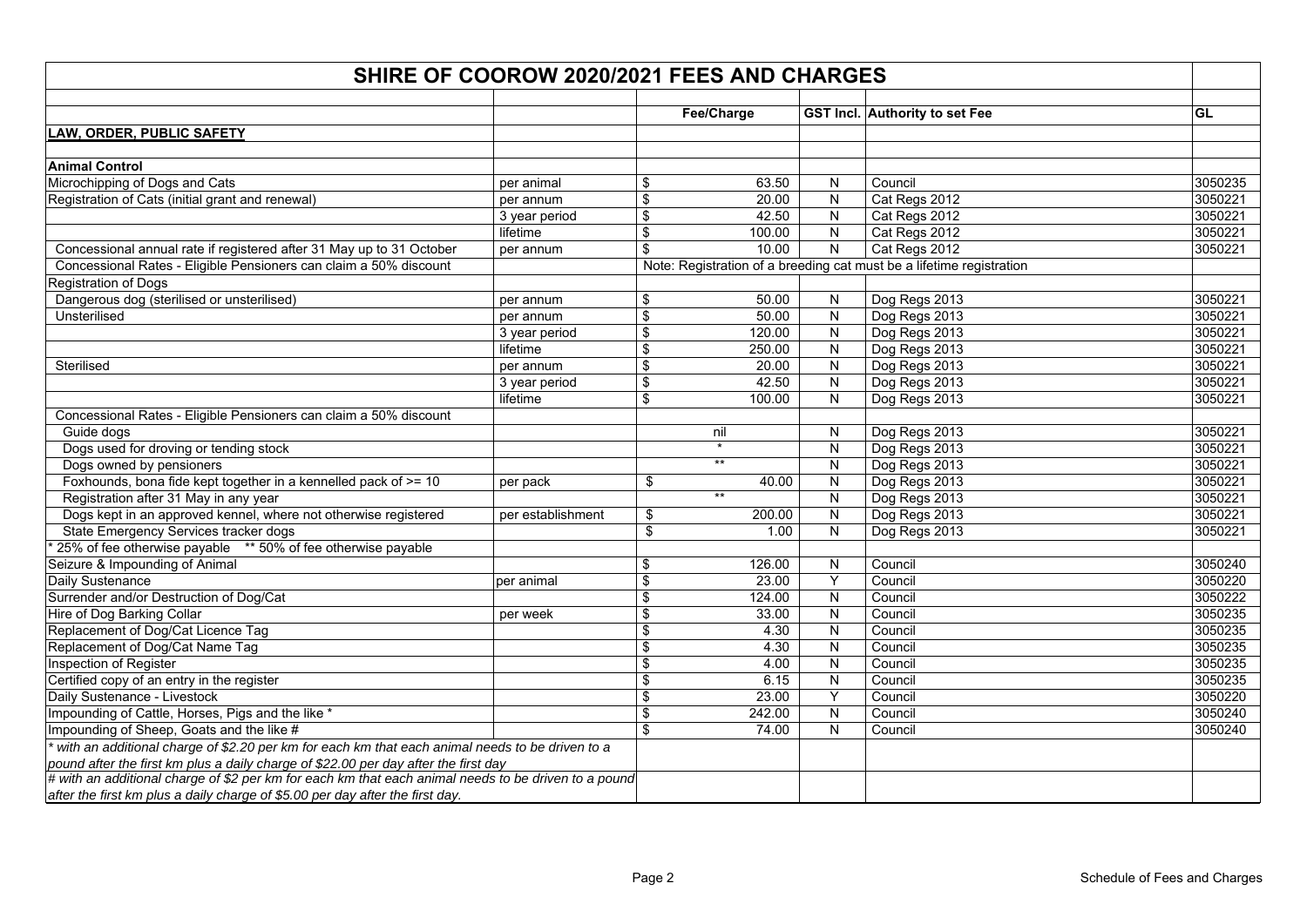| SHIRE OF COOROW 2020/2021 FEES AND CHARGES                                 |                            |    |            |           |                                             |           |  |  |
|----------------------------------------------------------------------------|----------------------------|----|------------|-----------|---------------------------------------------|-----------|--|--|
|                                                                            |                            |    | Fee/Charge |           | <b>GST Incl.</b> Authority to set Fee       | <b>GL</b> |  |  |
| <b>Impounding Fees - Vehicles</b>                                          |                            |    |            |           |                                             |           |  |  |
| <b>Towing Fee</b>                                                          | per km                     | \$ | 2.25       | Y         | Council                                     | 3050340   |  |  |
| <b>Holding Fee</b>                                                         | per day                    | \$ | 13.00      | N         | Council                                     | 3050340   |  |  |
|                                                                            |                            |    |            |           |                                             |           |  |  |
| <b>HEALTH</b>                                                              |                            |    |            |           |                                             |           |  |  |
| <b>Coorow Medical Centre</b>                                               |                            |    |            |           |                                             |           |  |  |
| Professional Hiring of Premises Fee                                        | per day                    | \$ | 42.00      | Y         | Council                                     | 3070435   |  |  |
| Treatment of Sewage and Disposal of Effluent and Liquid Waste              |                            |    |            |           |                                             |           |  |  |
| Application Fee for the Approval of an Apparatus                           |                            | \$ | 118.00     | N         | Health (Treatment of Sewage and Disposal of | 3070420   |  |  |
| Issuing Fee for a 'Permit to Use an Apparatus'                             |                            | \$ | 118.00     | N         | Effluent and Liquid Waste) Regulations 1974 | 3070420   |  |  |
| <b>Premises Serving Food</b>                                               |                            |    |            |           |                                             |           |  |  |
| Food Act Application Fee                                                   | per application            | \$ | 210.00     |           | Food Regulations 2009                       | 3070421   |  |  |
| Food Act Registration Fee (as resolved by Council)                         | per premises, per annur \$ |    | 59.00      | N         | Council                                     | 3070421   |  |  |
| <b>Offensive Trades</b>                                                    |                            |    |            |           |                                             |           |  |  |
| .icenses                                                                   |                            |    |            |           |                                             |           |  |  |
| Slaughterhouses                                                            |                            | \$ | 298.00     | N         | Health (Offensive Trades Fees) Regs 1976    | 3070421   |  |  |
| Piggeries                                                                  |                            | \$ | 298.00     | N         | Health (Offensive Trades Fees) Regs 1976    | 3070421   |  |  |
| <b>Artificial Manure Depots</b>                                            |                            | \$ | 211.00     | ${\sf N}$ | Health (Offensive Trades Fees) Regs 1976    | 3070421   |  |  |
| <b>Bone Mills</b>                                                          |                            | \$ | 171.00     | N         | Health (Offensive Trades Fees) Regs 1976    | 3070421   |  |  |
| Places for Storing, Drying or Preserving Bones                             |                            | \$ | 171.00     | N         | Health (Offensive Trades Fees) Regs 1976    | 3070421   |  |  |
| Fat Melting, Fat Extracting or Tallow Melting Establishments:              |                            |    |            |           |                                             |           |  |  |
| - Butcher Shops and Similar                                                |                            | \$ | 171.00     | N         | Health (Offensive Trades Fees) Regs 1976    | 3070421   |  |  |
| - Larger Establishments                                                    |                            | \$ | 298.00     | N         | Health (Offensive Trades Fees) Regs 1976    | 3070421   |  |  |
| <b>Blood Drying</b>                                                        |                            | \$ | 171.00     | ${\sf N}$ | Health (Offensive Trades Fees) Regs 1976    | 3070421   |  |  |
| Gut Scraping, Preparation of Sausage Skins                                 |                            | \$ | 171.00     | N         | Health (Offensive Trades Fees) Regs 1976    | 3070421   |  |  |
| Fellmongeries                                                              |                            | \$ | 171.00     | N         | Health (Offensive Trades Fees) Regs 1976    | 3070421   |  |  |
| <b>Manure Works</b>                                                        |                            | \$ | 211.00     | N         | Health (Offensive Trades Fees) Regs 1976    | 3070421   |  |  |
| <b>Fish Curing Establishments</b>                                          |                            | \$ | 211.00     | N         | Health (Offensive Trades Fees) Regs 1976    | 3070421   |  |  |
| aundries, Dry-cleaning Establishments                                      |                            | \$ | 147.00     | ${\sf N}$ | Health (Offensive Trades Fees) Regs 1976    | 3070421   |  |  |
| <b>Bone Merchant Premises</b>                                              |                            | \$ | 171.00     | N         | Health (Offensive Trades Fees) Regs 1976    | 3070421   |  |  |
| <b>Flock Factories</b>                                                     |                            | \$ | 171.00     | ${\sf N}$ | Health (Offensive Trades Fees) Regs 1976    | 3070421   |  |  |
| Knackeries                                                                 |                            | \$ | 298.00     | N         | Health (Offensive Trades Fees) Regs 1976    | 3070421   |  |  |
| Poultry Processing Establishments                                          |                            | \$ | 298.00     | N         | Health (Offensive Trades Fees) Regs 1976    | 3070421   |  |  |
| <b>Poultry Farming</b>                                                     |                            | \$ | 298.00     | N         | Health (Offensive Trades Fees) Regs 1976    | 3070421   |  |  |
| Rabbit Farming                                                             |                            | \$ | 298.00     | ${\sf N}$ | Health (Offensive Trades Fees) Regs 1976    | 3070421   |  |  |
| Fish Processing Establishment in which Whole Fish are Cleaned and Prepared |                            | \$ | 298.00     | ${\sf N}$ | Health (Offensive Trades Fees) Regs 1976    | 3070421   |  |  |
| Shellfish and Crustacean Processing Establishments                         |                            | \$ | 298.00     | ${\sf N}$ | Health (Offensive Trades Fees) Regs 1976    | 3070421   |  |  |
| Any other offensive trade not specified                                    |                            | \$ | 298.00     | N         | Health (Offensive Trades Fees) Regs 1976    | 3070421   |  |  |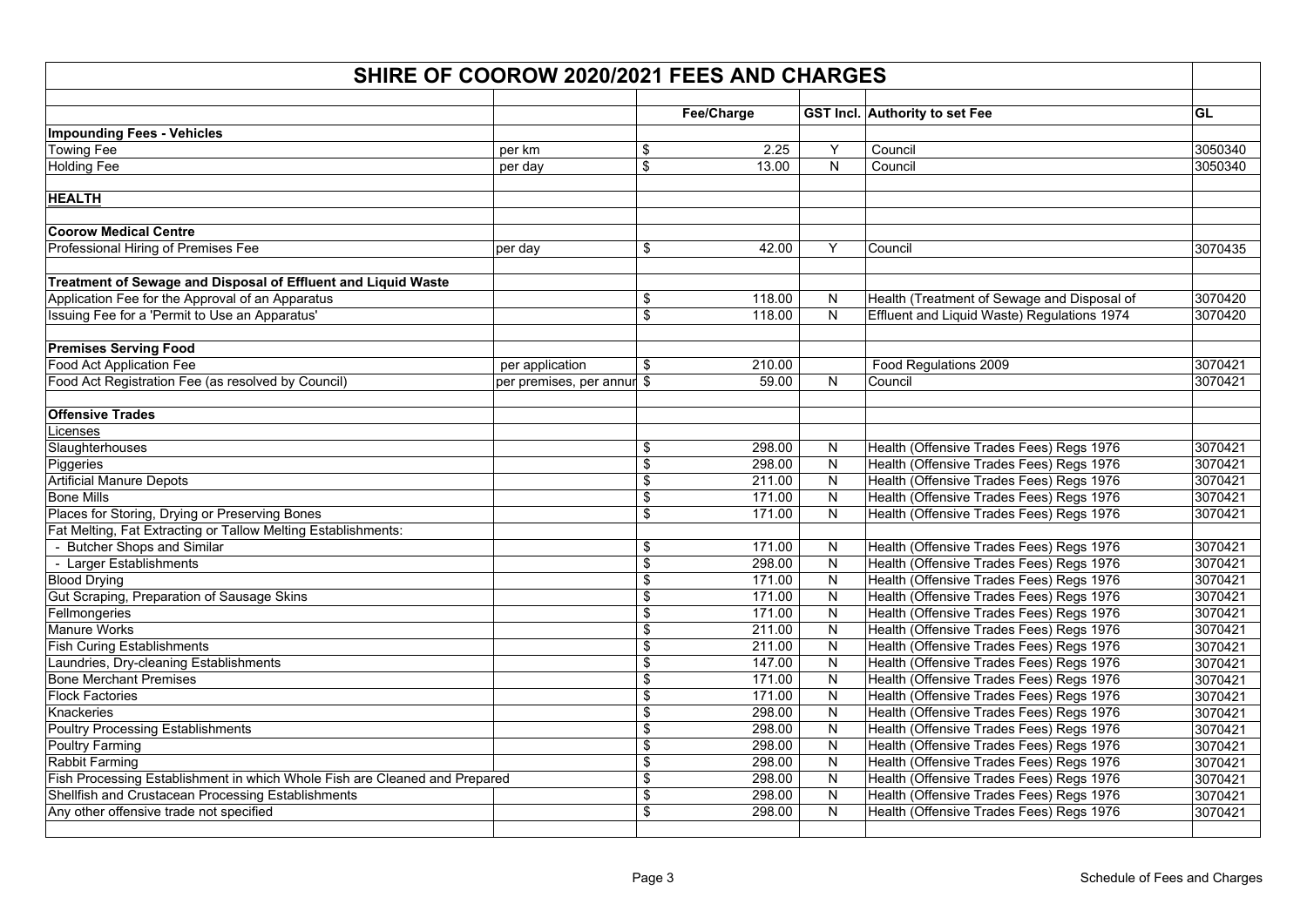| SHIRE OF COOROW 2020/2021 FEES AND CHARGES                             |                |                         |                  |                                       |                                |         |  |  |  |
|------------------------------------------------------------------------|----------------|-------------------------|------------------|---------------------------------------|--------------------------------|---------|--|--|--|
|                                                                        | Fee/Charge     |                         |                  | <b>GST Incl.</b> Authority to set Fee | GL                             |         |  |  |  |
| <b>HOUSING</b>                                                         |                |                         |                  |                                       |                                |         |  |  |  |
|                                                                        |                |                         |                  |                                       |                                |         |  |  |  |
| Rent from Council Housing Leased to non-staff                          |                |                         |                  |                                       |                                |         |  |  |  |
| Leeman Properties                                                      | per week       | \$                      | 369.00           | N                                     | Council                        | 3090220 |  |  |  |
| <b>Coorow Properties</b>                                               | per week       | \$                      | 210.00           | $\mathsf{N}$                          | Council                        | 3090220 |  |  |  |
| <b>Rent from Aged Accommodation Units</b>                              |                |                         |                  |                                       |                                |         |  |  |  |
| Leeman Aged Units                                                      |                |                         |                  |                                       |                                |         |  |  |  |
| Units 1 & 4 - 2 bedroom                                                | per week       |                         |                  | N                                     | As per joint venture agreement | 3080620 |  |  |  |
| Units 2 & 3 - 1 bedroom                                                | per week       |                         |                  | ${\sf N}$                             | As per joint venture agreement | 3080620 |  |  |  |
| <b>Coorow Aged Units</b>                                               |                |                         |                  |                                       |                                |         |  |  |  |
| Units 1 & 2 - 2 bedroom                                                | per week       |                         |                  | N                                     | As per joint venture agreement | 3080620 |  |  |  |
| Bond chargeable max of 4 weeks rent plus pet bond of \$260             |                |                         |                  |                                       |                                |         |  |  |  |
| Rent from Council Housing Leased to Staff                              | per week       |                         | 50% market value | N                                     | Council                        | 3090120 |  |  |  |
| <b>COMMUNITY AMENITIES</b>                                             |                |                         |                  |                                       |                                |         |  |  |  |
| <b>Leeman and Green Head Cemetery</b>                                  |                |                         |                  |                                       |                                |         |  |  |  |
| Grave digging to a depth of 1.8 metres:                                |                |                         |                  |                                       |                                |         |  |  |  |
| Ordinary (adult) grave                                                 | on application | \$                      | 555.00           | Y                                     | Council                        | 3100720 |  |  |  |
| Child (under 7 years) grave                                            | on application | $\overline{\mathbf{s}}$ | 415.00           | Υ                                     | Council                        | 3100720 |  |  |  |
| Stillborn child grave                                                  | on application | \$                      | 350.00           | Y                                     | Council                        | 3100720 |  |  |  |
| Grave digging deeper than 1.8 metres:                                  |                |                         |                  |                                       |                                |         |  |  |  |
| First additional 0.3 metre                                             |                | \$                      | 75.00            | Y                                     | Council                        | 3100720 |  |  |  |
| Second additional 0.3 metre                                            |                | $\overline{\mathbf{s}}$ | 95.00            | Y                                     | Council                        | 3100720 |  |  |  |
| Third additional 0.3 metre                                             |                | \$                      | 115.00           | Υ                                     | Council                        | 3100720 |  |  |  |
| Each additional 0.3 metre thereafter                                   |                | $\mathfrak s$           | 20.00            | Y                                     | Council                        | 3100720 |  |  |  |
| Re-opening a grave for each interment or exhumation:                   |                |                         |                  |                                       |                                |         |  |  |  |
| Ordinary (adult) grave                                                 |                | \$                      | 555.00           | Y                                     | Council                        | 3100720 |  |  |  |
| Child (under 7 years) grave                                            |                | $\sqrt[6]{\frac{1}{2}}$ | 415.00           | Y                                     | Council                        | 3100720 |  |  |  |
| Stillborn child grave                                                  |                | \$                      | 350.00           | Y                                     | Council                        | 3100720 |  |  |  |
| Removal of kerbing, tiles, etc if necessary according to time required | per man hour   | \$                      | 60.00            | Υ                                     | Council                        | 3100720 |  |  |  |
| Any brick grave                                                        |                | \$                      | 380.00           | Υ                                     | Council                        | 3100720 |  |  |  |
| Any vault                                                              |                | $\sqrt[6]{\frac{1}{2}}$ | 115.00           | Υ                                     | Council                        | 3100720 |  |  |  |
| Interment of ashes in a grave                                          |                | \$                      | 115.00           | Y                                     | Council                        | 3100720 |  |  |  |
| Extra charges:                                                         |                |                         |                  |                                       |                                |         |  |  |  |
| Interment without due notice                                           |                | \$                      | 60.00            | Y                                     | Council                        | 3100720 |  |  |  |
| Late arrival at cemetery gates                                         |                | \$                      | 30.00            | Υ                                     | Council                        | 3100720 |  |  |  |
| Exhumations in addition to re-opening fee                              |                | \$                      | 555.00           | Y                                     | Council                        | 3100720 |  |  |  |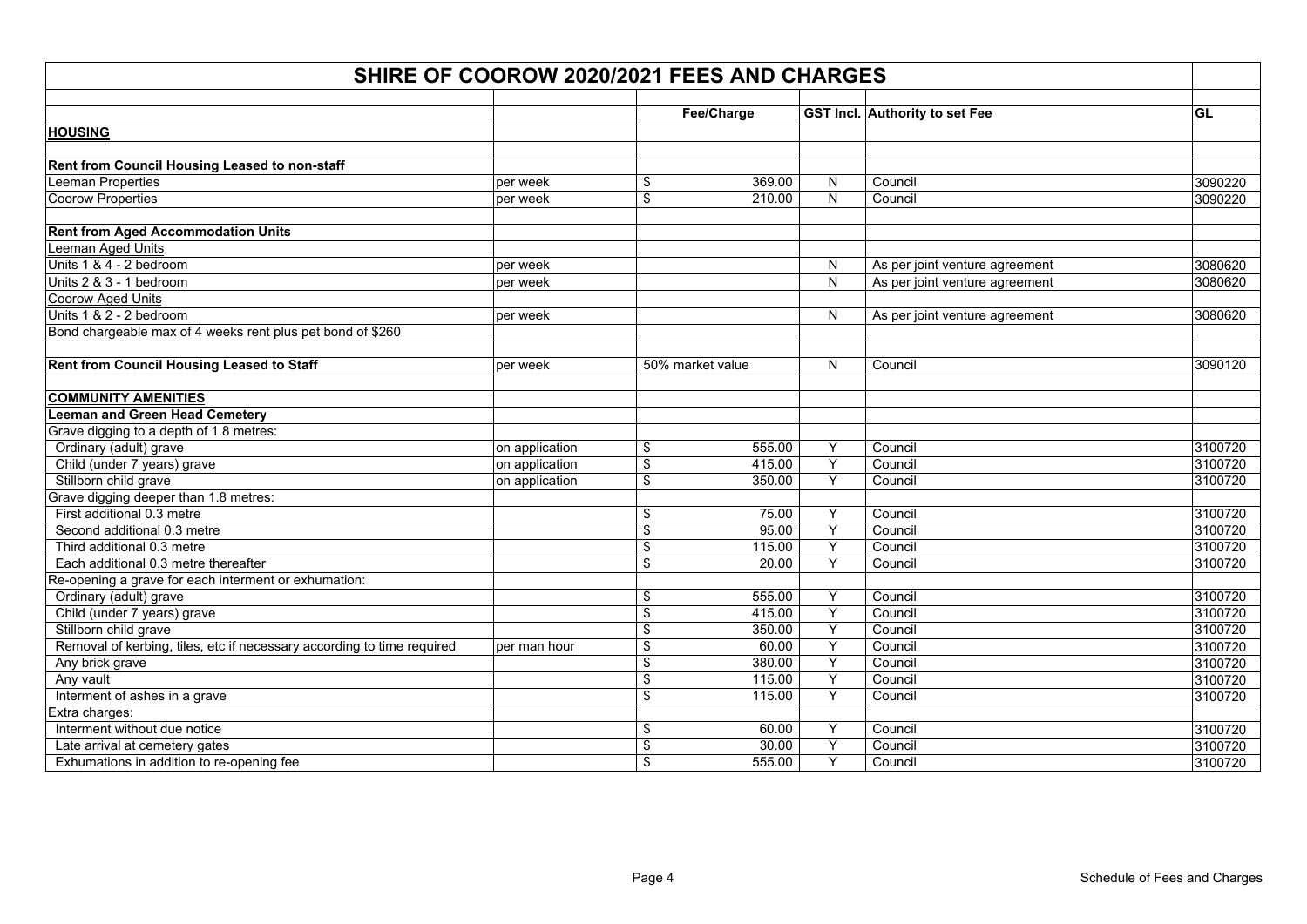| SHIRE OF COOROW 2020/2021 FEES AND CHARGES                                    |              |                         |            |                |                                |           |  |  |  |
|-------------------------------------------------------------------------------|--------------|-------------------------|------------|----------------|--------------------------------|-----------|--|--|--|
|                                                                               |              |                         |            |                |                                |           |  |  |  |
|                                                                               |              |                         | Fee/Charge |                | GST Incl. Authority to set Fee | <b>GL</b> |  |  |  |
| Land for Burial:                                                              |              |                         |            |                |                                |           |  |  |  |
| Single plot (2.4 x 1.2 metres)                                                |              | \$                      | 160.00     | Υ              | Council                        | 3100720   |  |  |  |
| Double plot (2.4 x 2.4 metres)                                                |              | $\overline{\mathbf{S}}$ | 320.00     | $\overline{Y}$ | Council                        | 3100720   |  |  |  |
| Triple plot (2.4 x 3.5 metres)                                                |              | \$                      | 480.00     | Y              | Council                        | 3100720   |  |  |  |
| Niche Wall:                                                                   |              |                         |            |                |                                |           |  |  |  |
| Compartment for ashes                                                         |              | \$                      | 160.00     | Y              | Council                        | 3100721   |  |  |  |
| Interment of ashes into compartment                                           |              | \$                      | 110.00     | Y              | Council                        | 3100721   |  |  |  |
| Permission to erect nameplate                                                 |              | \$                      | 12.00      | $\mathsf{N}$   | Council                        | 3100721   |  |  |  |
| Erection of nameplate                                                         |              | \$                      | 60.00      | Y              | Council                        | 3100721   |  |  |  |
| Miscellaneous Charges:                                                        |              |                         |            |                |                                |           |  |  |  |
| Permission to erect anyheadstone, monument or kerbing (Shire to               |              |                         |            |                |                                |           |  |  |  |
| be notified - Manager Works and Services to authorise beforehand)             |              | \$                      | 55.00      | N              | Council                        | 3100722   |  |  |  |
| Permission to erect nameplate                                                 |              | \$                      | 12.00      | $\mathsf{N}$   | Council                        | 3100721   |  |  |  |
| Registration of "Transfer of Form of Grant of Right of Burial"                |              | \$                      | 20.00      | $\overline{Y}$ | Council                        | 3100720   |  |  |  |
| Copy of "Grant of Burial"                                                     |              | \$                      | 20.00      | Υ              | Council                        | 3100720   |  |  |  |
| Grave number plate                                                            |              | \$                      | 26.00      | Y              | Council                        | 3100720   |  |  |  |
| Undertakers/Monumental licence fee                                            |              | \$                      | 23.00      | $\mathsf{N}$   | Council                        | 3100722   |  |  |  |
| Making a search in register                                                   | per 1/2 hour | \$                      | 16.00      | $\mathsf{N}$   | Council                        | 3100720   |  |  |  |
| <b>Trading in Public Places</b>                                               |              |                         |            |                |                                |           |  |  |  |
| <b>Stallholders Permit</b>                                                    | per event    | \$                      | 62.00      | N              | Council                        | 3100621   |  |  |  |
| <b>Traders Permit Application</b>                                             |              | \$                      | 62.00      | N              | Council                        | 3100620   |  |  |  |
| <b>Traders Permit</b>                                                         | per annum    | \$                      | 530.00     | N              | Council                        | 3100621   |  |  |  |
|                                                                               | per week     | \$                      | 108.00     | N              | Council                        | 3100621   |  |  |  |
|                                                                               | per month    | \$                      | 318.00     | N              | Council                        | 3100621   |  |  |  |
| <b>Rubbish Charges</b>                                                        |              |                         |            |                |                                |           |  |  |  |
| Domestic Rubbish (Weekly rubbish/fortnightly recycling - 240L Bins)           |              | \$                      | 326.00     | N              | Council                        | 3100120   |  |  |  |
| Pensioner Domestic Rubbish (Weekly rubbish/fortnightly recycling - 240L Bins) |              | $\overline{\mathbf{S}}$ | 277.00     | $\mathsf{N}$   | Council                        | 3100120   |  |  |  |
| Commercial Rubbish (240L Bin)                                                 |              | \$                      | 326.00     | N              | Council                        | 3100200   |  |  |  |
| Commercial Rubbish (1.5m3 Bulk Bin)                                           |              | $\overline{\mathbf{S}}$ | 1,333.00   | ${\sf N}$      | Council                        | 3100200   |  |  |  |
| Commercial Rubbish (3m3 Bulk Bin)                                             |              | \$                      | 3,075.00   | $\mathsf{N}$   | Council                        | 3100200   |  |  |  |
| NB: Commercial charges based on cost recovery.                                |              |                         |            |                |                                |           |  |  |  |
| <b>Leeman Septage Pond</b>                                                    |              |                         |            |                |                                |           |  |  |  |
| <b>Waste Water Charges</b>                                                    | per litre    | \$                      | 0.06       | N              | Council                        | 3100320   |  |  |  |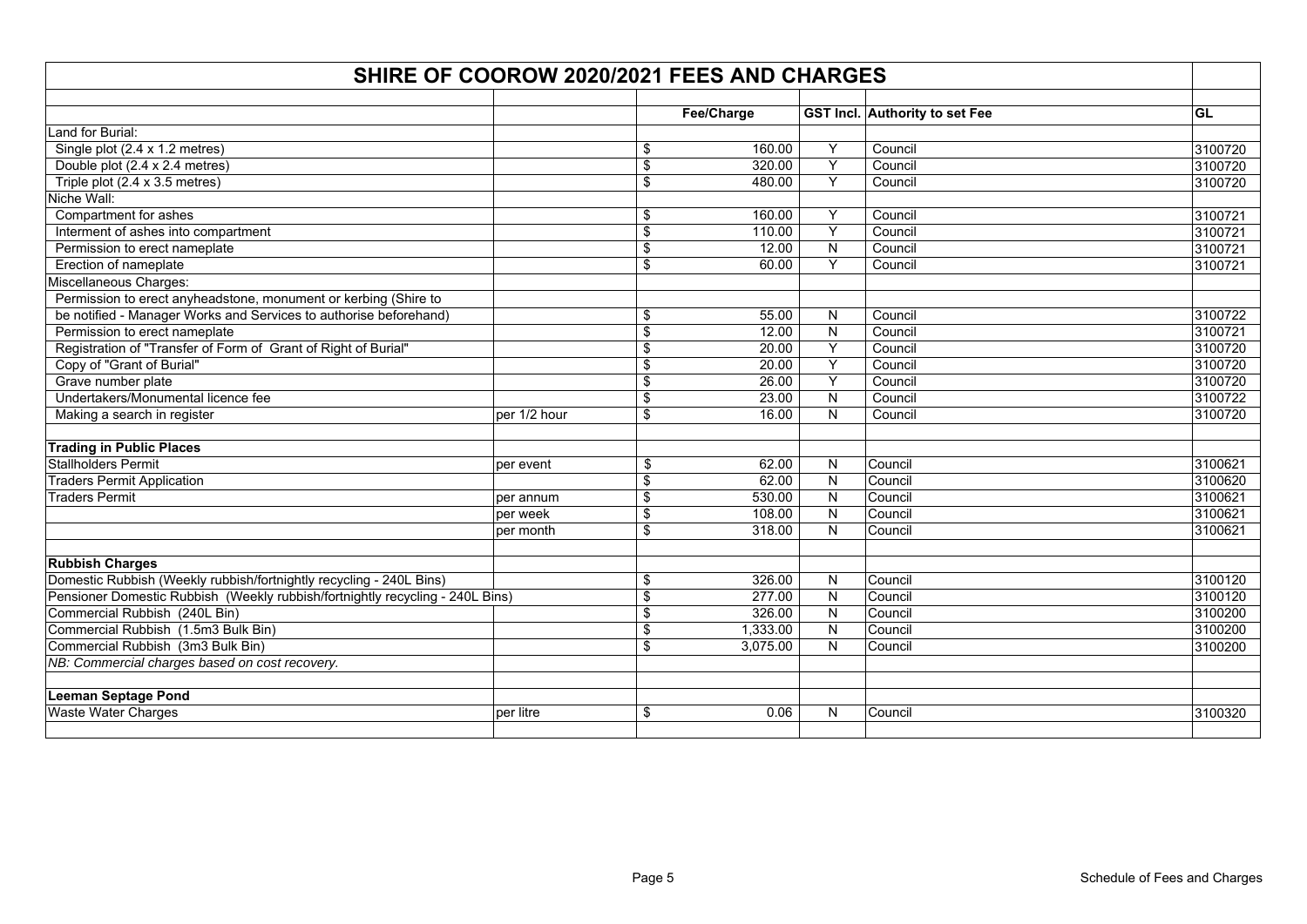| <b>GST Incl.</b> Authority to set Fee<br>Fee/Charge<br><b>GL</b><br>Minimum Charge<br>116.00<br>Y<br>Council<br>\$<br>3100220<br>Y<br>Volume Charge<br>\$<br>Council<br>3100220<br>116.00<br>per m3<br>Y<br>free *<br>Council<br>3100123<br>Y<br>3100123<br>free *<br>Council<br>Y<br>free <sup>*</sup><br>Council<br>3100123<br>Υ<br>3100123<br>free $#$<br>Council<br>Y<br>at cost ##<br>Council<br>3100123<br>Y<br>Council<br>\$<br>5.80<br>3100123<br>Car<br>per tyre<br><b>Light Commercial</b><br>Υ<br>\$<br>8.40<br>Council<br>3100123<br>per tyre<br>4WD Vehicle<br>Y<br>\$<br>8.40<br>Council<br>3100123<br>per tyre<br>Υ<br>Truck<br>3100123<br>\$<br>16.80<br>Council<br>per tyre<br>All Other Vehicles<br>Y<br>Council<br>3100123<br>commercial rate<br>per tyre<br>* if disposed of with care in correct locality and segregated from other wastes<br># if disposed of with care in correct locality where it can easily be used for coverage of waste<br>## cost of clean up at private hire rates + charges on assessed loose volume of waste<br>per m3<br>\$<br>22.00<br>Council<br>3100123<br>\$<br>38.00<br>Council<br>per m3<br>3100123<br>Asbestos Cement Disposal (by Prior Arrangement Only)<br>\$<br>Minimum Charge<br>\$<br>Y<br>116.00<br>Council<br>3100220<br>Υ<br>\$<br>Council<br>3100220<br>Volume Charge<br>116.00<br>per m3<br>$\overline{Y}$<br>commercial arrangements<br>per m3<br>Council<br>3100202<br>Y<br>3100202<br>commercial arrangements<br>Council<br>per m3<br>$\overline{Y}$<br>commercial arrangements<br>Council<br>per m3<br>3100202<br>Υ<br>3100202<br>per m3<br>commercial arrangements<br>Council<br>Clean Up of Wastes Not Dumped in Correct Location or not Segregated<br>Y<br>at cost ##<br>Council<br>3100202<br>Vehicle Tyres (off rim - rims are to go to metal dump area)<br>Y<br>Car<br>5.80<br>Council<br>3100202<br>per tyre<br>\$<br>Y<br><b>Light Commercial</b><br>\$<br>Council<br>3100202<br>8.40<br>per tyre<br>Y<br>4WD Vehicle<br>\$<br>8.40<br>Council<br>3100202<br>per tyre<br>Y<br>\$<br>16.80<br>3100202<br>Truck<br>Council<br>per tyre<br>Y<br>All Other Vehicles<br>commercial arrangements<br>Council<br>per tyre<br>3100202<br>## cost of clean up at private hire rates + charges on assessed loose volume of waste | SHIRE OF COOROW 2020/2021 FEES AND CHARGES                          |  |  |  |  |  |  |  |  |
|------------------------------------------------------------------------------------------------------------------------------------------------------------------------------------------------------------------------------------------------------------------------------------------------------------------------------------------------------------------------------------------------------------------------------------------------------------------------------------------------------------------------------------------------------------------------------------------------------------------------------------------------------------------------------------------------------------------------------------------------------------------------------------------------------------------------------------------------------------------------------------------------------------------------------------------------------------------------------------------------------------------------------------------------------------------------------------------------------------------------------------------------------------------------------------------------------------------------------------------------------------------------------------------------------------------------------------------------------------------------------------------------------------------------------------------------------------------------------------------------------------------------------------------------------------------------------------------------------------------------------------------------------------------------------------------------------------------------------------------------------------------------------------------------------------------------------------------------------------------------------------------------------------------------------------------------------------------------------------------------------------------------------------------------------------------------------------------------------------------------------------------------------------------------------------------------------------------------------------------------------------------------------------------------------|---------------------------------------------------------------------|--|--|--|--|--|--|--|--|
|                                                                                                                                                                                                                                                                                                                                                                                                                                                                                                                                                                                                                                                                                                                                                                                                                                                                                                                                                                                                                                                                                                                                                                                                                                                                                                                                                                                                                                                                                                                                                                                                                                                                                                                                                                                                                                                                                                                                                                                                                                                                                                                                                                                                                                                                                                      |                                                                     |  |  |  |  |  |  |  |  |
|                                                                                                                                                                                                                                                                                                                                                                                                                                                                                                                                                                                                                                                                                                                                                                                                                                                                                                                                                                                                                                                                                                                                                                                                                                                                                                                                                                                                                                                                                                                                                                                                                                                                                                                                                                                                                                                                                                                                                                                                                                                                                                                                                                                                                                                                                                      |                                                                     |  |  |  |  |  |  |  |  |
|                                                                                                                                                                                                                                                                                                                                                                                                                                                                                                                                                                                                                                                                                                                                                                                                                                                                                                                                                                                                                                                                                                                                                                                                                                                                                                                                                                                                                                                                                                                                                                                                                                                                                                                                                                                                                                                                                                                                                                                                                                                                                                                                                                                                                                                                                                      | General Refuse Tipping Charges - Ratepayers & Residents             |  |  |  |  |  |  |  |  |
|                                                                                                                                                                                                                                                                                                                                                                                                                                                                                                                                                                                                                                                                                                                                                                                                                                                                                                                                                                                                                                                                                                                                                                                                                                                                                                                                                                                                                                                                                                                                                                                                                                                                                                                                                                                                                                                                                                                                                                                                                                                                                                                                                                                                                                                                                                      | Asbestos Cement Disposal (by Prior Arrangement Only)                |  |  |  |  |  |  |  |  |
|                                                                                                                                                                                                                                                                                                                                                                                                                                                                                                                                                                                                                                                                                                                                                                                                                                                                                                                                                                                                                                                                                                                                                                                                                                                                                                                                                                                                                                                                                                                                                                                                                                                                                                                                                                                                                                                                                                                                                                                                                                                                                                                                                                                                                                                                                                      |                                                                     |  |  |  |  |  |  |  |  |
|                                                                                                                                                                                                                                                                                                                                                                                                                                                                                                                                                                                                                                                                                                                                                                                                                                                                                                                                                                                                                                                                                                                                                                                                                                                                                                                                                                                                                                                                                                                                                                                                                                                                                                                                                                                                                                                                                                                                                                                                                                                                                                                                                                                                                                                                                                      |                                                                     |  |  |  |  |  |  |  |  |
|                                                                                                                                                                                                                                                                                                                                                                                                                                                                                                                                                                                                                                                                                                                                                                                                                                                                                                                                                                                                                                                                                                                                                                                                                                                                                                                                                                                                                                                                                                                                                                                                                                                                                                                                                                                                                                                                                                                                                                                                                                                                                                                                                                                                                                                                                                      | <b>Metal Scrap</b>                                                  |  |  |  |  |  |  |  |  |
|                                                                                                                                                                                                                                                                                                                                                                                                                                                                                                                                                                                                                                                                                                                                                                                                                                                                                                                                                                                                                                                                                                                                                                                                                                                                                                                                                                                                                                                                                                                                                                                                                                                                                                                                                                                                                                                                                                                                                                                                                                                                                                                                                                                                                                                                                                      | <b>Car Bodies</b>                                                   |  |  |  |  |  |  |  |  |
|                                                                                                                                                                                                                                                                                                                                                                                                                                                                                                                                                                                                                                                                                                                                                                                                                                                                                                                                                                                                                                                                                                                                                                                                                                                                                                                                                                                                                                                                                                                                                                                                                                                                                                                                                                                                                                                                                                                                                                                                                                                                                                                                                                                                                                                                                                      | <b>Uncontaminated Green Waste</b>                                   |  |  |  |  |  |  |  |  |
|                                                                                                                                                                                                                                                                                                                                                                                                                                                                                                                                                                                                                                                                                                                                                                                                                                                                                                                                                                                                                                                                                                                                                                                                                                                                                                                                                                                                                                                                                                                                                                                                                                                                                                                                                                                                                                                                                                                                                                                                                                                                                                                                                                                                                                                                                                      | Clean Fill                                                          |  |  |  |  |  |  |  |  |
|                                                                                                                                                                                                                                                                                                                                                                                                                                                                                                                                                                                                                                                                                                                                                                                                                                                                                                                                                                                                                                                                                                                                                                                                                                                                                                                                                                                                                                                                                                                                                                                                                                                                                                                                                                                                                                                                                                                                                                                                                                                                                                                                                                                                                                                                                                      | Clean Up of Wastes Not Dumped in Correct Location or not Segregated |  |  |  |  |  |  |  |  |
|                                                                                                                                                                                                                                                                                                                                                                                                                                                                                                                                                                                                                                                                                                                                                                                                                                                                                                                                                                                                                                                                                                                                                                                                                                                                                                                                                                                                                                                                                                                                                                                                                                                                                                                                                                                                                                                                                                                                                                                                                                                                                                                                                                                                                                                                                                      | Vehicle Tyres (off rim - rims are to go to metal dump area)         |  |  |  |  |  |  |  |  |
|                                                                                                                                                                                                                                                                                                                                                                                                                                                                                                                                                                                                                                                                                                                                                                                                                                                                                                                                                                                                                                                                                                                                                                                                                                                                                                                                                                                                                                                                                                                                                                                                                                                                                                                                                                                                                                                                                                                                                                                                                                                                                                                                                                                                                                                                                                      |                                                                     |  |  |  |  |  |  |  |  |
|                                                                                                                                                                                                                                                                                                                                                                                                                                                                                                                                                                                                                                                                                                                                                                                                                                                                                                                                                                                                                                                                                                                                                                                                                                                                                                                                                                                                                                                                                                                                                                                                                                                                                                                                                                                                                                                                                                                                                                                                                                                                                                                                                                                                                                                                                                      |                                                                     |  |  |  |  |  |  |  |  |
|                                                                                                                                                                                                                                                                                                                                                                                                                                                                                                                                                                                                                                                                                                                                                                                                                                                                                                                                                                                                                                                                                                                                                                                                                                                                                                                                                                                                                                                                                                                                                                                                                                                                                                                                                                                                                                                                                                                                                                                                                                                                                                                                                                                                                                                                                                      |                                                                     |  |  |  |  |  |  |  |  |
|                                                                                                                                                                                                                                                                                                                                                                                                                                                                                                                                                                                                                                                                                                                                                                                                                                                                                                                                                                                                                                                                                                                                                                                                                                                                                                                                                                                                                                                                                                                                                                                                                                                                                                                                                                                                                                                                                                                                                                                                                                                                                                                                                                                                                                                                                                      |                                                                     |  |  |  |  |  |  |  |  |
|                                                                                                                                                                                                                                                                                                                                                                                                                                                                                                                                                                                                                                                                                                                                                                                                                                                                                                                                                                                                                                                                                                                                                                                                                                                                                                                                                                                                                                                                                                                                                                                                                                                                                                                                                                                                                                                                                                                                                                                                                                                                                                                                                                                                                                                                                                      |                                                                     |  |  |  |  |  |  |  |  |
|                                                                                                                                                                                                                                                                                                                                                                                                                                                                                                                                                                                                                                                                                                                                                                                                                                                                                                                                                                                                                                                                                                                                                                                                                                                                                                                                                                                                                                                                                                                                                                                                                                                                                                                                                                                                                                                                                                                                                                                                                                                                                                                                                                                                                                                                                                      |                                                                     |  |  |  |  |  |  |  |  |
|                                                                                                                                                                                                                                                                                                                                                                                                                                                                                                                                                                                                                                                                                                                                                                                                                                                                                                                                                                                                                                                                                                                                                                                                                                                                                                                                                                                                                                                                                                                                                                                                                                                                                                                                                                                                                                                                                                                                                                                                                                                                                                                                                                                                                                                                                                      |                                                                     |  |  |  |  |  |  |  |  |
|                                                                                                                                                                                                                                                                                                                                                                                                                                                                                                                                                                                                                                                                                                                                                                                                                                                                                                                                                                                                                                                                                                                                                                                                                                                                                                                                                                                                                                                                                                                                                                                                                                                                                                                                                                                                                                                                                                                                                                                                                                                                                                                                                                                                                                                                                                      |                                                                     |  |  |  |  |  |  |  |  |
|                                                                                                                                                                                                                                                                                                                                                                                                                                                                                                                                                                                                                                                                                                                                                                                                                                                                                                                                                                                                                                                                                                                                                                                                                                                                                                                                                                                                                                                                                                                                                                                                                                                                                                                                                                                                                                                                                                                                                                                                                                                                                                                                                                                                                                                                                                      |                                                                     |  |  |  |  |  |  |  |  |
|                                                                                                                                                                                                                                                                                                                                                                                                                                                                                                                                                                                                                                                                                                                                                                                                                                                                                                                                                                                                                                                                                                                                                                                                                                                                                                                                                                                                                                                                                                                                                                                                                                                                                                                                                                                                                                                                                                                                                                                                                                                                                                                                                                                                                                                                                                      |                                                                     |  |  |  |  |  |  |  |  |
|                                                                                                                                                                                                                                                                                                                                                                                                                                                                                                                                                                                                                                                                                                                                                                                                                                                                                                                                                                                                                                                                                                                                                                                                                                                                                                                                                                                                                                                                                                                                                                                                                                                                                                                                                                                                                                                                                                                                                                                                                                                                                                                                                                                                                                                                                                      | General Refuse Tipping Charges - Entities Outside the Shire         |  |  |  |  |  |  |  |  |
|                                                                                                                                                                                                                                                                                                                                                                                                                                                                                                                                                                                                                                                                                                                                                                                                                                                                                                                                                                                                                                                                                                                                                                                                                                                                                                                                                                                                                                                                                                                                                                                                                                                                                                                                                                                                                                                                                                                                                                                                                                                                                                                                                                                                                                                                                                      | General Refuse - loose                                              |  |  |  |  |  |  |  |  |
|                                                                                                                                                                                                                                                                                                                                                                                                                                                                                                                                                                                                                                                                                                                                                                                                                                                                                                                                                                                                                                                                                                                                                                                                                                                                                                                                                                                                                                                                                                                                                                                                                                                                                                                                                                                                                                                                                                                                                                                                                                                                                                                                                                                                                                                                                                      | General Refuse - compacted                                          |  |  |  |  |  |  |  |  |
|                                                                                                                                                                                                                                                                                                                                                                                                                                                                                                                                                                                                                                                                                                                                                                                                                                                                                                                                                                                                                                                                                                                                                                                                                                                                                                                                                                                                                                                                                                                                                                                                                                                                                                                                                                                                                                                                                                                                                                                                                                                                                                                                                                                                                                                                                                      |                                                                     |  |  |  |  |  |  |  |  |
|                                                                                                                                                                                                                                                                                                                                                                                                                                                                                                                                                                                                                                                                                                                                                                                                                                                                                                                                                                                                                                                                                                                                                                                                                                                                                                                                                                                                                                                                                                                                                                                                                                                                                                                                                                                                                                                                                                                                                                                                                                                                                                                                                                                                                                                                                                      |                                                                     |  |  |  |  |  |  |  |  |
|                                                                                                                                                                                                                                                                                                                                                                                                                                                                                                                                                                                                                                                                                                                                                                                                                                                                                                                                                                                                                                                                                                                                                                                                                                                                                                                                                                                                                                                                                                                                                                                                                                                                                                                                                                                                                                                                                                                                                                                                                                                                                                                                                                                                                                                                                                      |                                                                     |  |  |  |  |  |  |  |  |
|                                                                                                                                                                                                                                                                                                                                                                                                                                                                                                                                                                                                                                                                                                                                                                                                                                                                                                                                                                                                                                                                                                                                                                                                                                                                                                                                                                                                                                                                                                                                                                                                                                                                                                                                                                                                                                                                                                                                                                                                                                                                                                                                                                                                                                                                                                      | <b>Metal Scrap</b>                                                  |  |  |  |  |  |  |  |  |
|                                                                                                                                                                                                                                                                                                                                                                                                                                                                                                                                                                                                                                                                                                                                                                                                                                                                                                                                                                                                                                                                                                                                                                                                                                                                                                                                                                                                                                                                                                                                                                                                                                                                                                                                                                                                                                                                                                                                                                                                                                                                                                                                                                                                                                                                                                      | Car Bodies                                                          |  |  |  |  |  |  |  |  |
|                                                                                                                                                                                                                                                                                                                                                                                                                                                                                                                                                                                                                                                                                                                                                                                                                                                                                                                                                                                                                                                                                                                                                                                                                                                                                                                                                                                                                                                                                                                                                                                                                                                                                                                                                                                                                                                                                                                                                                                                                                                                                                                                                                                                                                                                                                      | <b>Uncontaminated Green Waste</b>                                   |  |  |  |  |  |  |  |  |
|                                                                                                                                                                                                                                                                                                                                                                                                                                                                                                                                                                                                                                                                                                                                                                                                                                                                                                                                                                                                                                                                                                                                                                                                                                                                                                                                                                                                                                                                                                                                                                                                                                                                                                                                                                                                                                                                                                                                                                                                                                                                                                                                                                                                                                                                                                      | <b>Clean Fill</b>                                                   |  |  |  |  |  |  |  |  |
|                                                                                                                                                                                                                                                                                                                                                                                                                                                                                                                                                                                                                                                                                                                                                                                                                                                                                                                                                                                                                                                                                                                                                                                                                                                                                                                                                                                                                                                                                                                                                                                                                                                                                                                                                                                                                                                                                                                                                                                                                                                                                                                                                                                                                                                                                                      |                                                                     |  |  |  |  |  |  |  |  |
|                                                                                                                                                                                                                                                                                                                                                                                                                                                                                                                                                                                                                                                                                                                                                                                                                                                                                                                                                                                                                                                                                                                                                                                                                                                                                                                                                                                                                                                                                                                                                                                                                                                                                                                                                                                                                                                                                                                                                                                                                                                                                                                                                                                                                                                                                                      |                                                                     |  |  |  |  |  |  |  |  |
|                                                                                                                                                                                                                                                                                                                                                                                                                                                                                                                                                                                                                                                                                                                                                                                                                                                                                                                                                                                                                                                                                                                                                                                                                                                                                                                                                                                                                                                                                                                                                                                                                                                                                                                                                                                                                                                                                                                                                                                                                                                                                                                                                                                                                                                                                                      |                                                                     |  |  |  |  |  |  |  |  |
|                                                                                                                                                                                                                                                                                                                                                                                                                                                                                                                                                                                                                                                                                                                                                                                                                                                                                                                                                                                                                                                                                                                                                                                                                                                                                                                                                                                                                                                                                                                                                                                                                                                                                                                                                                                                                                                                                                                                                                                                                                                                                                                                                                                                                                                                                                      |                                                                     |  |  |  |  |  |  |  |  |
|                                                                                                                                                                                                                                                                                                                                                                                                                                                                                                                                                                                                                                                                                                                                                                                                                                                                                                                                                                                                                                                                                                                                                                                                                                                                                                                                                                                                                                                                                                                                                                                                                                                                                                                                                                                                                                                                                                                                                                                                                                                                                                                                                                                                                                                                                                      |                                                                     |  |  |  |  |  |  |  |  |
|                                                                                                                                                                                                                                                                                                                                                                                                                                                                                                                                                                                                                                                                                                                                                                                                                                                                                                                                                                                                                                                                                                                                                                                                                                                                                                                                                                                                                                                                                                                                                                                                                                                                                                                                                                                                                                                                                                                                                                                                                                                                                                                                                                                                                                                                                                      |                                                                     |  |  |  |  |  |  |  |  |
|                                                                                                                                                                                                                                                                                                                                                                                                                                                                                                                                                                                                                                                                                                                                                                                                                                                                                                                                                                                                                                                                                                                                                                                                                                                                                                                                                                                                                                                                                                                                                                                                                                                                                                                                                                                                                                                                                                                                                                                                                                                                                                                                                                                                                                                                                                      |                                                                     |  |  |  |  |  |  |  |  |
|                                                                                                                                                                                                                                                                                                                                                                                                                                                                                                                                                                                                                                                                                                                                                                                                                                                                                                                                                                                                                                                                                                                                                                                                                                                                                                                                                                                                                                                                                                                                                                                                                                                                                                                                                                                                                                                                                                                                                                                                                                                                                                                                                                                                                                                                                                      |                                                                     |  |  |  |  |  |  |  |  |
|                                                                                                                                                                                                                                                                                                                                                                                                                                                                                                                                                                                                                                                                                                                                                                                                                                                                                                                                                                                                                                                                                                                                                                                                                                                                                                                                                                                                                                                                                                                                                                                                                                                                                                                                                                                                                                                                                                                                                                                                                                                                                                                                                                                                                                                                                                      |                                                                     |  |  |  |  |  |  |  |  |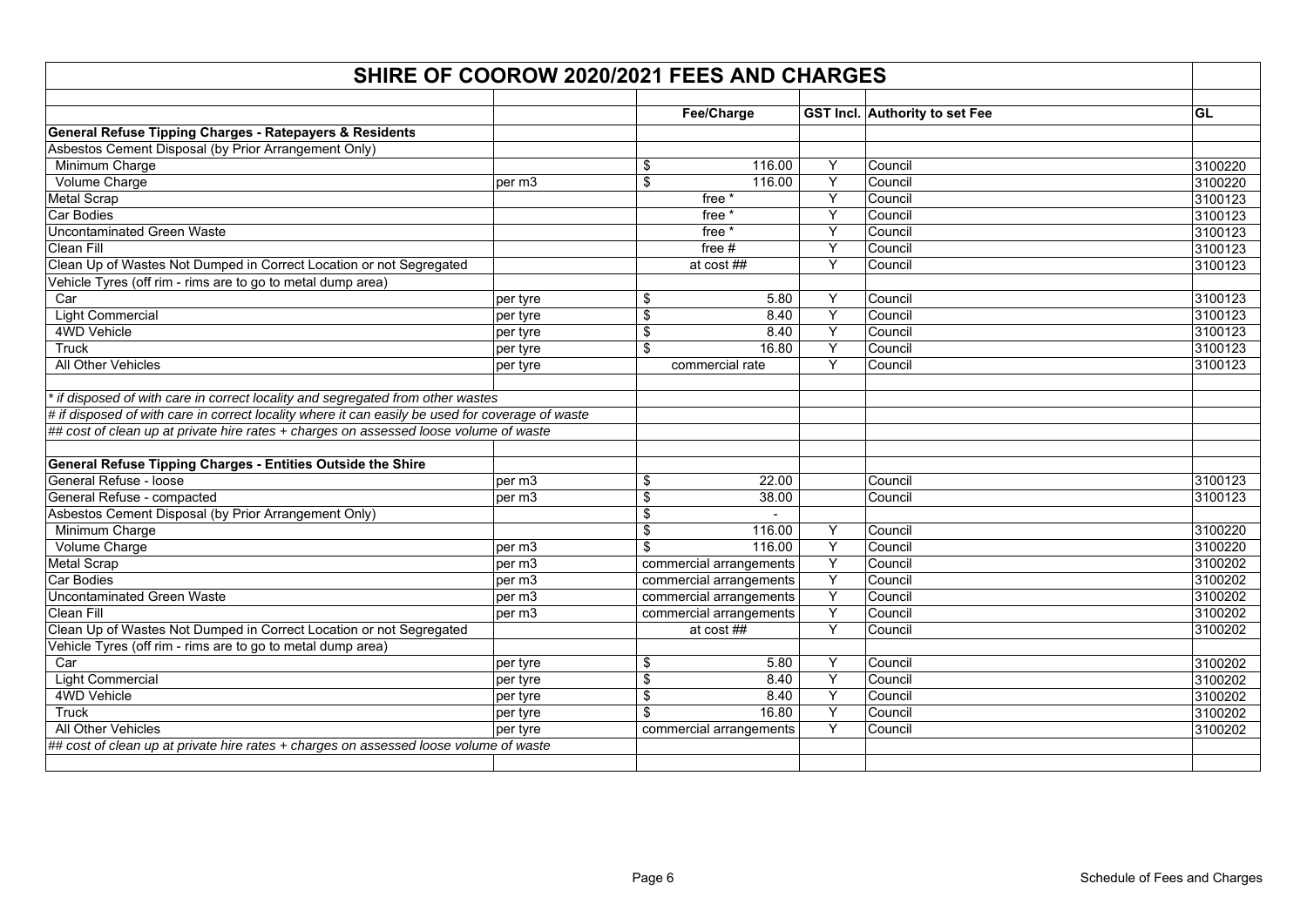| SHIRE OF COOROW 2020/2021 FEES AND CHARGES                                                                                                                                                                          |           |                         |                                                  |    |                                               |         |  |  |
|---------------------------------------------------------------------------------------------------------------------------------------------------------------------------------------------------------------------|-----------|-------------------------|--------------------------------------------------|----|-----------------------------------------------|---------|--|--|
|                                                                                                                                                                                                                     |           |                         |                                                  |    |                                               | GL      |  |  |
|                                                                                                                                                                                                                     |           |                         | Fee/Charge                                       |    | <b>GST Incl.</b> Authority to set Fee         |         |  |  |
| Refuse Tipping Charges - Business Users, Non-Resident Users, Farm Users, Building and Demolition Wastes                                                                                                             |           |                         |                                                  |    |                                               |         |  |  |
| General Mixed Waste (where not collected by Council's Refuse Collector)                                                                                                                                             |           |                         |                                                  |    |                                               |         |  |  |
| Minimum Charge                                                                                                                                                                                                      | per load  | \$                      | 22.00                                            | Y  | Council                                       | 3100202 |  |  |
| Volume Charge (loose volume)                                                                                                                                                                                        | per m3    | $\overline{\mathbf{S}}$ | 22.00                                            | Y  | Council                                       | 3100202 |  |  |
| Fencing Wire (from farms or otherwise)                                                                                                                                                                              |           |                         |                                                  |    |                                               |         |  |  |
| Minimum Charge                                                                                                                                                                                                      | per load  | \$                      | 65.00                                            | Y  | Council                                       | 3100202 |  |  |
| Volume Charge (loose volume)                                                                                                                                                                                        | per m3    | \$                      | 65.00                                            | Y  | Council                                       | 3100202 |  |  |
| Out of Hours Tip Access                                                                                                                                                                                             | per annum | $\overline{\mathbf{S}}$ | 44.00                                            | Υ  | Council                                       | 3100202 |  |  |
| Key Bond (refundable on key return) *                                                                                                                                                                               |           | \$                      | 100.00                                           | N  | Council                                       | T101    |  |  |
| key only available to Commercial tip users once they have demonstrated that their business activities would be adversely affected if increased tip access was not granted                                           |           |                         |                                                  |    |                                               |         |  |  |
|                                                                                                                                                                                                                     |           |                         |                                                  |    |                                               |         |  |  |
| <b>Planning Services Fees</b>                                                                                                                                                                                       |           |                         |                                                  |    |                                               |         |  |  |
| Determining a development application (other than for an extractive industry) where the development has not commenced or been carried out and the estimated cost of the development is:                             |           |                         |                                                  |    |                                               | 3100620 |  |  |
| a) Not more than \$50,000                                                                                                                                                                                           |           | \$                      | 147.00                                           | N  | Planning & Development Regs 2009 - Schedule 2 |         |  |  |
| b) More than \$50,000 but not more than \$500,000                                                                                                                                                                   |           |                         |                                                  |    |                                               |         |  |  |
| Percentage of Estimated Development Cost                                                                                                                                                                            |           |                         | 0.32%                                            | N  | Planning & Development Regs 2009 - Schedule 2 |         |  |  |
| c) More than \$500,000 but not more than \$2.5 million                                                                                                                                                              |           |                         |                                                  |    |                                               |         |  |  |
| Minimum Fee                                                                                                                                                                                                         |           | \$                      | 1,700.00                                         | N  | Planning & Development Regs 2009 - Schedule 2 |         |  |  |
| Additional Percentage for every \$1 in excess of \$500,000                                                                                                                                                          |           |                         | 0.257%                                           | N  | Planning & Development Regs 2009 - Schedule 2 |         |  |  |
| d) More than \$2.5 million but not more than \$5 million                                                                                                                                                            |           |                         |                                                  |    |                                               |         |  |  |
| Minimum Fee                                                                                                                                                                                                         |           | \$                      | 7,161.00                                         | N  | Planning & Development Regs 2009 - Schedule 2 |         |  |  |
| Additional Percentage for every \$1 in excess of \$2.5 million                                                                                                                                                      |           |                         | 0.206%                                           | N  | Planning & Development Regs 2009 - Schedule 2 |         |  |  |
| e) More than \$5 million but not than \$21.5 million                                                                                                                                                                |           |                         |                                                  |    |                                               |         |  |  |
| Minimum Fee                                                                                                                                                                                                         |           | \$                      | 12,633.00                                        | N  | Planning & Development Regs 2009 - Schedule 2 |         |  |  |
| Additional Percentage for every \$1 in excess of \$5 million                                                                                                                                                        |           |                         | 0.123%                                           | N  | Planning & Development Regs 2009 - Schedule 2 |         |  |  |
| f) More than \$21.5 million                                                                                                                                                                                         |           | \$                      | 34,196.00                                        | N  | Planning & Development Regs 2009 - Schedule 2 |         |  |  |
| Note: If development has commenced or been carried out, an additional amount by way of penalty, that is twice the amount of the fee payable for determination of the application (in addition to the initial applic |           |                         |                                                  |    |                                               |         |  |  |
|                                                                                                                                                                                                                     |           |                         |                                                  |    |                                               |         |  |  |
| Amended plans (this applies where a determination is already given by the Shire or where amended plans are submitted and not requested by the Shire)                                                                |           |                         |                                                  |    |                                               |         |  |  |
| Minimum Fee                                                                                                                                                                                                         |           | \$                      | 97.00                                            | N. | Planning & Development Regs 2009 - Schedule 2 |         |  |  |
| Percentage of the Original Application Fee                                                                                                                                                                          |           |                         | 66%                                              | N  | Planning & Development Regs 2009 - Schedule 2 |         |  |  |
|                                                                                                                                                                                                                     |           |                         |                                                  |    |                                               |         |  |  |
|                                                                                                                                                                                                                     |           |                         |                                                  |    |                                               |         |  |  |
| Single House - Residential Design Codes performance criteria or Town<br>Planning Scheme variation assessment                                                                                                        |           |                         | \$73 per performance<br>criteria / TPS variation | N  | Planning & Development Regs 2009 - Schedule 2 |         |  |  |
| Minimum                                                                                                                                                                                                             |           |                         | 147.00                                           |    |                                               |         |  |  |
|                                                                                                                                                                                                                     |           | \$                      |                                                  | N  | Planning & Development Regs 2009 - Schedule 2 |         |  |  |
| Maximum                                                                                                                                                                                                             |           | \$                      | 730.00                                           | N  | Planning & Development Regs 2009 - Schedule 2 |         |  |  |
|                                                                                                                                                                                                                     |           |                         |                                                  |    |                                               |         |  |  |
| Demolition where Planning Approval Required                                                                                                                                                                         |           |                         | \$147.00                                         | N  | Planning & Development Regs 2009 - Schedule 2 |         |  |  |
|                                                                                                                                                                                                                     |           |                         |                                                  |    |                                               |         |  |  |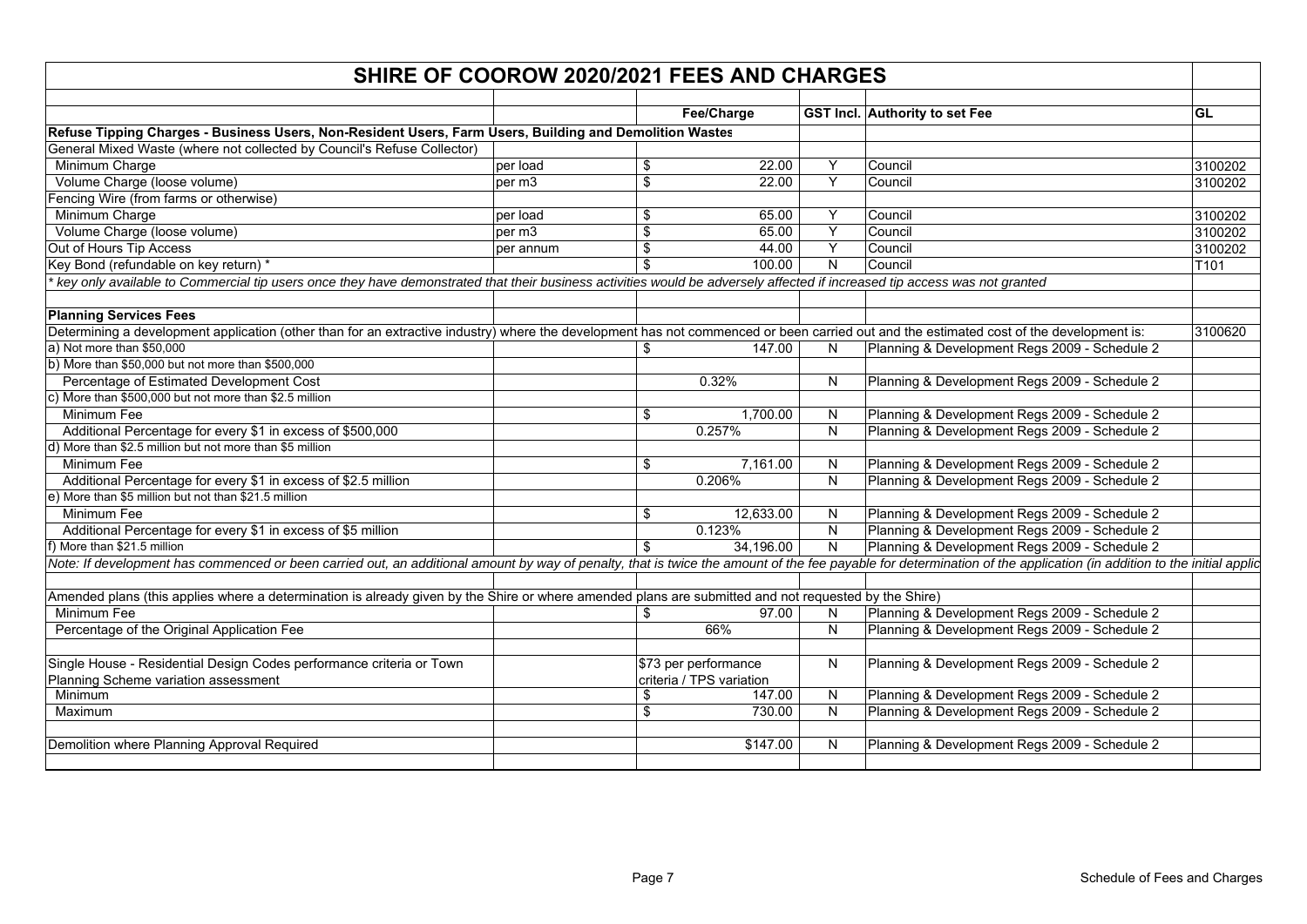| SHIRE OF COOROW 2020/2021 FEES AND CHARGES                                                                                                                                 |                                                  |                         |                 |              |                                               |           |  |  |
|----------------------------------------------------------------------------------------------------------------------------------------------------------------------------|--------------------------------------------------|-------------------------|-----------------|--------------|-----------------------------------------------|-----------|--|--|
|                                                                                                                                                                            |                                                  |                         | Fee/Charge      |              | <b>GST Incl. Authority to set Fee</b>         | <b>GL</b> |  |  |
| Application for approval of home based business/occupation (including cottage industry & short term accommodation) or other Planning Approval                              |                                                  |                         |                 |              |                                               |           |  |  |
| <b>Initial Fee</b>                                                                                                                                                         |                                                  | \$                      | 222.00          | N            | Planning & Development Regs 2009 - Schedule 2 | 3100620   |  |  |
| <b>Annual Renewal Fee</b>                                                                                                                                                  |                                                  | $\overline{\mathbf{s}}$ | 73.00           | ${\sf N}$    | Planning & Development Regs 2009 - Schedule 2 | 3100621   |  |  |
| Penalty if home based business has already commenced, or if approval to                                                                                                    |                                                  |                         | \$444.00        | N            | Planning & Development Regs 2009 - Schedule 2 | 3100640   |  |  |
| be renewed has expired                                                                                                                                                     |                                                  |                         |                 |              |                                               |           |  |  |
| Application for change of use or for alteration or extension or change of a<br>non-conforming use which Determination of Development Application Fees<br>does not apply to |                                                  |                         | \$295.00        | $\mathsf{N}$ | Planning & Development Regs 2009 - Schedule 2 | 3100620   |  |  |
| Penalty if the change of use or the alteration or extension or change of the<br>non-conforming use has commenced                                                           |                                                  |                         | \$590.00        | N            | Planning & Development Regs 2009 - Schedule 2 | 3100640   |  |  |
| Extension of current Planning Approval                                                                                                                                     |                                                  |                         | \$131.00        | Υ            | Planning & Development Regs 2009 - Schedule 2 | 3100620   |  |  |
| Relocation of building envelope                                                                                                                                            |                                                  |                         | \$147.00        | N            | Planning & Development Regs 2009 - Schedule 2 | 3100620   |  |  |
| Determination of Development Application for an extractive industry                                                                                                        |                                                  |                         |                 |              |                                               |           |  |  |
| <b>Initial Fee</b>                                                                                                                                                         |                                                  | \$                      | 739.00          | N            | Planning & Development Regs 2009 - Schedule 2 | 3100620   |  |  |
| Penalty if development has commenced or been carried out                                                                                                                   |                                                  | \$                      | 1,478.00        | N            | Planning & Development Regs 2009 - Schedule 2 | 3100640   |  |  |
| Provision of a subdivision clearance                                                                                                                                       |                                                  |                         |                 |              |                                               |           |  |  |
| Not more than 5 lots                                                                                                                                                       | per lot                                          | \$                      | 73.00           | N            | Planning & Development Regs 2009 - Schedule 2 | 3100620   |  |  |
| More than 5 lots but not more than 195 lots                                                                                                                                | per lot for first 5 lots /<br>per lot thereafter |                         | \$73.00/\$35.00 | N            | Planning & Development Regs 2009 - Schedule 2 | 3100620   |  |  |
| More than 195 lots                                                                                                                                                         |                                                  | \$                      | 7,393.00        | N            | Planning & Development Regs 2009 - Schedule 2 | 3100620   |  |  |
| Issue of zoning certificate                                                                                                                                                | per certificate                                  | \$                      | 73.00           | N            | Planning & Development Regs 2009 - Schedule 2 | 3100620   |  |  |
| Reply to a property settlement request                                                                                                                                     | per reply                                        | \$                      | 73.00           | ${\sf N}$    | Planning & Development Regs 2009 - Schedule 2 | 3100620   |  |  |
| Issue of written planning advice                                                                                                                                           | per advice                                       | \$                      | 73.00           | N            | Planning & Development Regs 2009 - Schedule 2 | 3100620   |  |  |
| Minor Scheme Amendment (i.e. an amendment that involves only textual                                                                                                       |                                                  |                         |                 |              |                                               | 3100620   |  |  |
| changes or rectifies a zoning anomaly) *                                                                                                                                   |                                                  | \$                      | 4,023.00        | Y            | Planning & Development Regs 2009 - Section 48 |           |  |  |
| fee is inclusive of all associated advertising charges with 50% refundable<br>if not advertised                                                                            |                                                  |                         |                 |              |                                               |           |  |  |
| Major Scheme Amendment (i.e. an amendment that involves a zoning<br>change) *                                                                                              |                                                  | \$                      | 7,377.00        | Y            | Planning & Development Regs 2009 - Section 48 | 3100620   |  |  |
| fee is inclusive of all associated advertising charges with 50% refundable if not advertised                                                                               |                                                  |                         |                 |              |                                               |           |  |  |
|                                                                                                                                                                            |                                                  |                         |                 |              |                                               |           |  |  |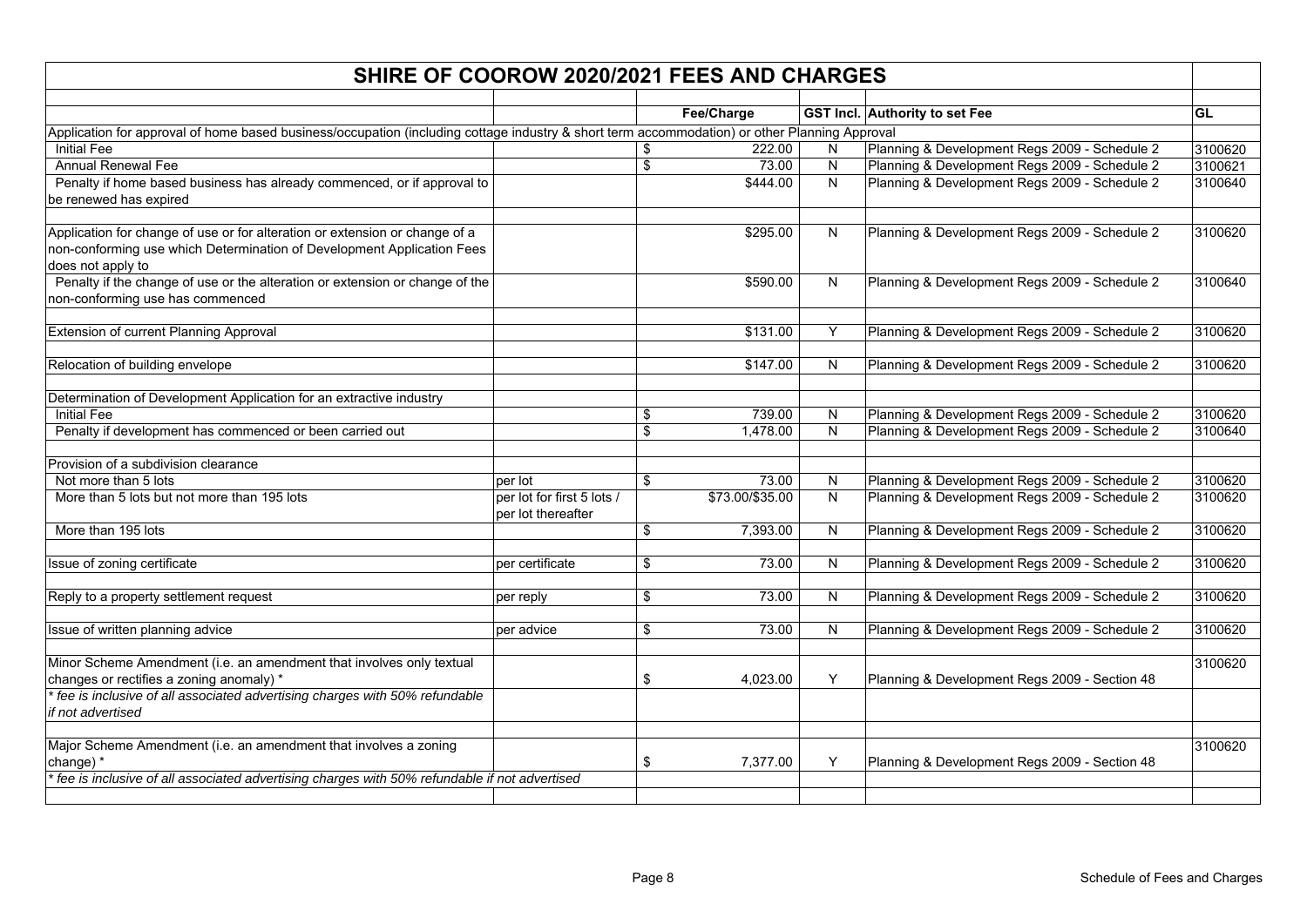|                                                                                                                                                                     | SHIRE OF COOROW 2020/2021 FEES AND CHARGES |                         |            |                |                                               |         |  |  |  |  |
|---------------------------------------------------------------------------------------------------------------------------------------------------------------------|--------------------------------------------|-------------------------|------------|----------------|-----------------------------------------------|---------|--|--|--|--|
|                                                                                                                                                                     |                                            |                         | Fee/Charge |                | <b>GST Incl. Authority to set Fee</b>         | GL      |  |  |  |  |
| Minor Structure Plans, Outline Development Plans, Subdivision Guide<br>Plans or similar *                                                                           |                                            | \$                      | 3,348.00   | Y              | Planning & Development Regs 2009 - Section 48 | 3100620 |  |  |  |  |
| Modifications to Plans once approval given                                                                                                                          |                                            | \$                      | 1,077.00   | Y              | Planning & Development Regs 2009 - Section 48 | 3100620 |  |  |  |  |
| fee is inclusive of all associated advertising charges with 50% refundable if not advertised                                                                        |                                            |                         |            |                |                                               |         |  |  |  |  |
|                                                                                                                                                                     |                                            |                         |            |                |                                               |         |  |  |  |  |
| Major Structure Plans, Outline Development Plans, Subdivision Guide                                                                                                 |                                            |                         |            |                |                                               | 3100620 |  |  |  |  |
| Plans or similar *                                                                                                                                                  |                                            | \$                      | 6,043.00   | Υ              | Planning & Development Regs 2009 - Section 48 |         |  |  |  |  |
| Modifications to Plans once approval given                                                                                                                          |                                            | $\overline{\$}$         | 2,147.00   | $\overline{Y}$ | Planning & Development Regs 2009 - Section 48 | 3100620 |  |  |  |  |
| fee is inclusive of all associated advertising charges with 50% refundable if not advertised                                                                        |                                            |                         |            |                |                                               |         |  |  |  |  |
|                                                                                                                                                                     |                                            |                         |            |                |                                               |         |  |  |  |  |
| Detailed Area Plan                                                                                                                                                  |                                            | \$                      | 932.00     | Y              | Planning & Development Regs 2009 - Section 48 | 3100620 |  |  |  |  |
|                                                                                                                                                                     |                                            |                         |            |                |                                               |         |  |  |  |  |
| Issue of Section 40 certificate                                                                                                                                     |                                            | \$                      | 73.00      | N              | Planning & Development Regs 2009 - Section 48 | 3100620 |  |  |  |  |
|                                                                                                                                                                     |                                            |                         |            |                |                                               |         |  |  |  |  |
| Road / R.O.W. / P.A.W. request for closure *                                                                                                                        |                                            | \$                      | 657.00     | Υ              | Planning & Development Regs 2009 - Section 48 | 3100620 |  |  |  |  |
| fee is inclusive of all associated advertising charges                                                                                                              |                                            |                         |            |                |                                               |         |  |  |  |  |
| Advertising                                                                                                                                                         |                                            |                         |            |                |                                               |         |  |  |  |  |
| Onsite signage                                                                                                                                                      | per sign                                   | \$                      | 323.00     | Υ              | Planning & Development Regs 2009 - Section 48 | 3100620 |  |  |  |  |
| Newspaper advertising                                                                                                                                               | per advertisement                          | \$                      | 323.00     | Υ              | Planning & Development Regs 2009 - Section 48 | 3100620 |  |  |  |  |
|                                                                                                                                                                     |                                            |                         |            |                |                                               |         |  |  |  |  |
| CD digital copy of planning document                                                                                                                                |                                            | \$                      | 26.00      | Υ              | Planning & Development Regs 2009 - Section 48 | 3100620 |  |  |  |  |
|                                                                                                                                                                     |                                            |                         |            |                |                                               |         |  |  |  |  |
| Pre-strata inspection                                                                                                                                               |                                            | \$                      | 329.00     | Y              | Planning & Development Regs 2009 - Section 48 | 3100620 |  |  |  |  |
|                                                                                                                                                                     |                                            |                         |            |                |                                               |         |  |  |  |  |
| <b>Council Planning Fees</b>                                                                                                                                        |                                            |                         |            |                |                                               |         |  |  |  |  |
| Purchase of Town Planning Scheme/Strategy text                                                                                                                      |                                            | \$                      | 66.00      | ${\sf N}$      | Council                                       | 3100622 |  |  |  |  |
| electronic copies free from both WAPC and Council websites                                                                                                          |                                            |                         |            |                |                                               |         |  |  |  |  |
|                                                                                                                                                                     |                                            |                         |            |                |                                               |         |  |  |  |  |
| <b>RECREATION AND CULTURE</b>                                                                                                                                       |                                            |                         |            |                |                                               |         |  |  |  |  |
|                                                                                                                                                                     |                                            |                         |            |                |                                               |         |  |  |  |  |
| Community & Recreation Centre Hire - Maley Park, Leeman Recreation Centre & Green Head Community Centre)                                                            |                                            |                         |            |                |                                               |         |  |  |  |  |
| <b>Complete Social Area including Kitchen/Hall/Ablutions</b>                                                                                                        |                                            |                         |            |                |                                               |         |  |  |  |  |
| <b>Hourly Rate</b>                                                                                                                                                  | per hour                                   | \$                      | 32.80      | Υ              | Council                                       | 3110120 |  |  |  |  |
| Half Day Rate (4 hours)                                                                                                                                             | per half day                               | $\overline{\mathbf{S}}$ | 86.00      | Y              | Council                                       | 3110120 |  |  |  |  |
| Full Day Rate (4 hours +)                                                                                                                                           | per day                                    | \$                      | 163.00     | $\overline{Y}$ | Council                                       | 3110120 |  |  |  |  |
| Annual Fee - Green Head Church Group                                                                                                                                | per year                                   | \$                      | 163.00     | Y              | Council                                       | 3110120 |  |  |  |  |
| Green Head Annual Easter Art Exhibition                                                                                                                             | per event                                  | \$                      | 111.00     | Υ              | Council                                       | 3110120 |  |  |  |  |
| Green Head/Leeman Seniors - Social Lolly Days                                                                                                                       | per session                                | \$                      | 16.40      | Υ              | Council                                       | 3110120 |  |  |  |  |
| eeman/Green Head Belly Dance Group                                                                                                                                  | per session                                | \$                      | 16.40      | Υ              | Council                                       | 3110120 |  |  |  |  |
| * Surcharge (Cabarets, Socials, etc.)                                                                                                                               | per hour                                   | \$                      | 95.00      | $\overline{Y}$ | Council                                       | 3110120 |  |  |  |  |
| eeman Bowling Club - use of kitchen for special events                                                                                                              | per event                                  | \$                      |            | ${\sf N}$      | Council                                       |         |  |  |  |  |
| Shire of Coorow Based Community Group One Off Functions                                                                                                             | per day                                    | \$                      |            | N              | Council                                       |         |  |  |  |  |
| ** As per Policy Manual, charged when building is left in an unsatisfactory condition and requires additional cleaning eg shampooing of carpets, washing of floors. |                                            |                         |            |                |                                               |         |  |  |  |  |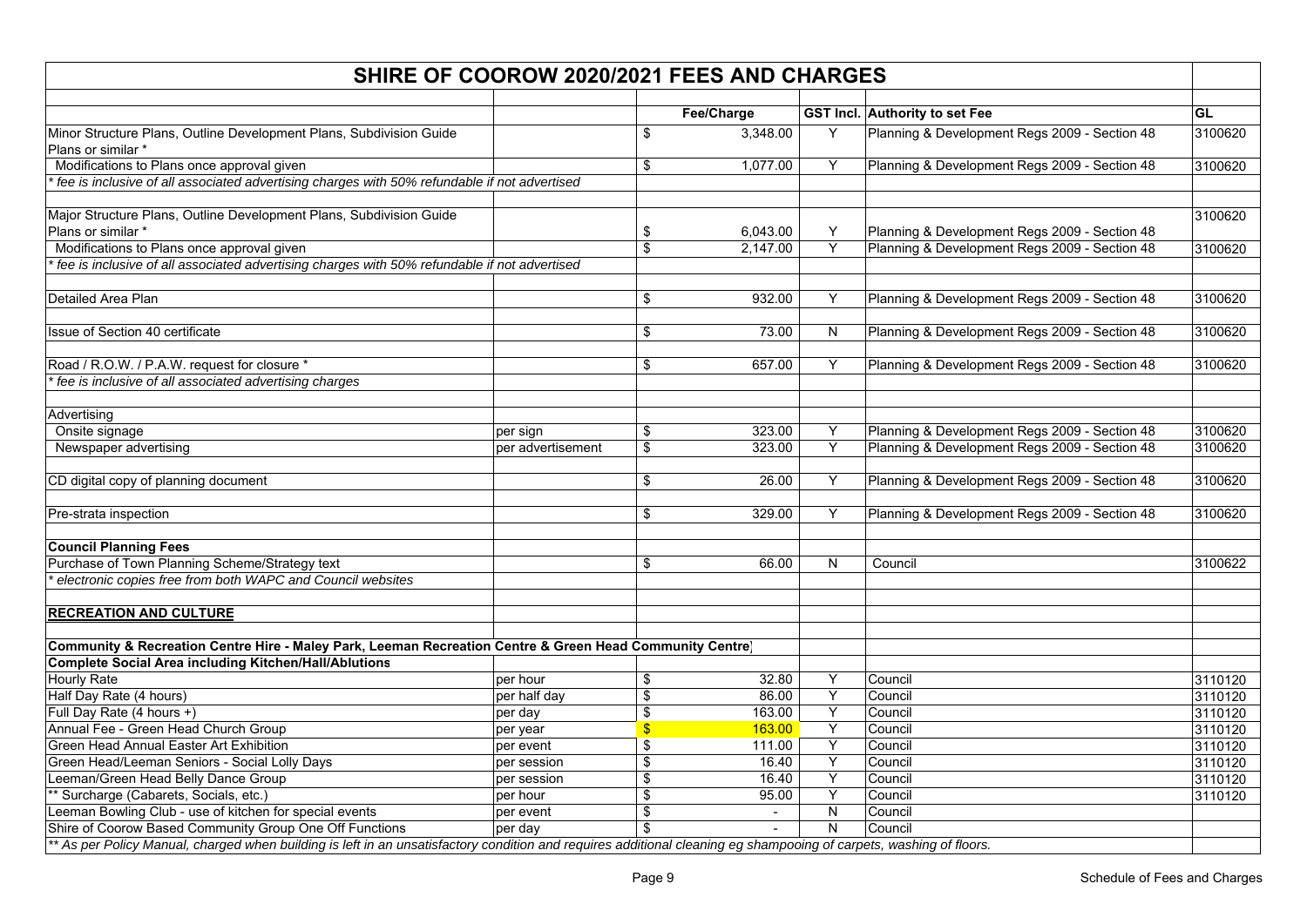| Fee/Charge<br><b>GST Incl. Authority to set Fee</b><br>GL<br><b>Change Rooms</b><br>Y<br>Council<br>Used in conjunction with Function Centre or for Babysitting purposes or as Overnight Sleeping Area.   \$<br>42.00<br>3110120<br><b>Bonds (Refundable)</b><br><b>Facility Hire Bond</b><br>\$<br>320.00<br>N<br>Council<br>T500<br>\$<br>$\overline{\mathsf{N}}$<br>Key Bond<br>54.00<br><b>T500</b><br>Council<br><b>Coorow Swimming Pool</b><br>Casual Admission - Adult<br>Y<br>Council<br>3110220<br>\$<br>4.00<br>Casual Admission - Child<br>Y<br>\$<br>2.00<br>Council<br>3110220<br>$\overline{Y}$<br>Casual Admission - Adult Spectator<br>Council<br>3110220<br>\$<br>1.00<br>$\overline{Y}$<br>\$<br>168.00<br>Council<br>Season Ticket - Family<br>3110220<br>Season Ticket - Adult<br>Υ<br>\$<br>Council<br>3110220<br>124.00<br>Y<br>Season Ticket - Child<br>\$<br>39.00<br>Council<br>3110220<br>Half Season Ticket - Family<br>96.00<br>Y<br>3110220<br>\$<br>Council<br>$\overline{Y}$<br>Half Season Ticket - Adult<br>\$<br>66.00<br>Council<br>3110220<br>Half Season Ticket - Child<br>\$<br>Υ<br>3110220<br>23.00<br>Council<br>Y<br>Hire of Pool for Private Functions (with Pool Manager in attendance)<br>\$<br>80.00<br>Council<br>3110220<br>per hour<br><b>Sports Club Hire of Function Centres &amp; Grounds</b><br>Coorow Hockey Club<br>Y<br>3110320<br>$\mathsf{S}$<br>165.00<br>Council<br>per season<br>(Entitled to 2 training nights per week, home games and special functions)<br>Y<br>Council<br>Coorow Latham Netball Club<br>165.00<br>3110320<br>$\mathbf{s}$<br>per season<br>(Entitled to 2 training nights per week, home games and special functions)<br>Y<br>Coorow Latham Cricket Club<br>\$<br>330.00<br>Council<br>3110320<br>per season<br>(Entitled to 2 training nights per week, home games and special functions)<br>Y<br>Coorow Latham Football Club<br>Council<br>$\mathbf{s}$<br>272.50<br>3110320<br>per season<br>(Entitled to 2 training nights per week and home games, special functions<br>and monthly meetings.)<br>Y<br>Coorow Tennis Club<br>\$<br>545.00<br>Council<br>3110320<br>per season<br>(Use of function centre for pennants and club fixtures.)<br>Υ<br>Council<br>Other Sports Clubs Training Sessions<br>per hour<br>\$<br>6.00<br>3110320<br>\$<br>Y<br>All other Sporting Groups that use Leeman Rec Centre<br>330.00<br>Council<br>3110320<br>per season<br>Crockery, Cutlery & Furniture (for use outside Council facilities)<br>Hire of crockery (as available)<br>per setting of 50<br>Υ<br>Council<br>\$<br>43.00<br>3110120<br>$\overline{Y}$<br>Hire of additional crockery (as available)<br>\$<br>3110120<br>per setting of 10<br>17.00<br>Council<br>Y<br>Hire of cutlery (as available)<br>per setting of 50<br>\$<br>43.00<br>Council<br>3110120<br>\$<br>Y<br>Hire of additional cutlery (as available)<br>17.00<br>3110120<br>per setting of 10<br>Council<br>Υ<br><b>Hire of Tables/Trestles</b><br>per table<br>\$<br>17.00<br>Council<br>3110120<br><b>Hire of Chairs</b><br>Υ<br>\$<br>1.75<br>Council<br>3110120<br>per chair<br>Υ<br>at cost |                  | SHIRE OF COOROW 2020/2021 FEES AND CHARGES |  |         |  |
|-------------------------------------------------------------------------------------------------------------------------------------------------------------------------------------------------------------------------------------------------------------------------------------------------------------------------------------------------------------------------------------------------------------------------------------------------------------------------------------------------------------------------------------------------------------------------------------------------------------------------------------------------------------------------------------------------------------------------------------------------------------------------------------------------------------------------------------------------------------------------------------------------------------------------------------------------------------------------------------------------------------------------------------------------------------------------------------------------------------------------------------------------------------------------------------------------------------------------------------------------------------------------------------------------------------------------------------------------------------------------------------------------------------------------------------------------------------------------------------------------------------------------------------------------------------------------------------------------------------------------------------------------------------------------------------------------------------------------------------------------------------------------------------------------------------------------------------------------------------------------------------------------------------------------------------------------------------------------------------------------------------------------------------------------------------------------------------------------------------------------------------------------------------------------------------------------------------------------------------------------------------------------------------------------------------------------------------------------------------------------------------------------------------------------------------------------------------------------------------------------------------------------------------------------------------------------------------------------------------------------------------------------------------------------------------------------------------------------------------------------------------------------------------------------------------------------------------------------------------------------------------------------------------------------------------------------------------------------------------------------------------------------------------------------------------------------------------------------------------------------------------------------------|------------------|--------------------------------------------|--|---------|--|
|                                                                                                                                                                                                                                                                                                                                                                                                                                                                                                                                                                                                                                                                                                                                                                                                                                                                                                                                                                                                                                                                                                                                                                                                                                                                                                                                                                                                                                                                                                                                                                                                                                                                                                                                                                                                                                                                                                                                                                                                                                                                                                                                                                                                                                                                                                                                                                                                                                                                                                                                                                                                                                                                                                                                                                                                                                                                                                                                                                                                                                                                                                                                                       |                  |                                            |  |         |  |
|                                                                                                                                                                                                                                                                                                                                                                                                                                                                                                                                                                                                                                                                                                                                                                                                                                                                                                                                                                                                                                                                                                                                                                                                                                                                                                                                                                                                                                                                                                                                                                                                                                                                                                                                                                                                                                                                                                                                                                                                                                                                                                                                                                                                                                                                                                                                                                                                                                                                                                                                                                                                                                                                                                                                                                                                                                                                                                                                                                                                                                                                                                                                                       |                  |                                            |  |         |  |
|                                                                                                                                                                                                                                                                                                                                                                                                                                                                                                                                                                                                                                                                                                                                                                                                                                                                                                                                                                                                                                                                                                                                                                                                                                                                                                                                                                                                                                                                                                                                                                                                                                                                                                                                                                                                                                                                                                                                                                                                                                                                                                                                                                                                                                                                                                                                                                                                                                                                                                                                                                                                                                                                                                                                                                                                                                                                                                                                                                                                                                                                                                                                                       |                  |                                            |  |         |  |
|                                                                                                                                                                                                                                                                                                                                                                                                                                                                                                                                                                                                                                                                                                                                                                                                                                                                                                                                                                                                                                                                                                                                                                                                                                                                                                                                                                                                                                                                                                                                                                                                                                                                                                                                                                                                                                                                                                                                                                                                                                                                                                                                                                                                                                                                                                                                                                                                                                                                                                                                                                                                                                                                                                                                                                                                                                                                                                                                                                                                                                                                                                                                                       |                  |                                            |  |         |  |
|                                                                                                                                                                                                                                                                                                                                                                                                                                                                                                                                                                                                                                                                                                                                                                                                                                                                                                                                                                                                                                                                                                                                                                                                                                                                                                                                                                                                                                                                                                                                                                                                                                                                                                                                                                                                                                                                                                                                                                                                                                                                                                                                                                                                                                                                                                                                                                                                                                                                                                                                                                                                                                                                                                                                                                                                                                                                                                                                                                                                                                                                                                                                                       |                  |                                            |  |         |  |
|                                                                                                                                                                                                                                                                                                                                                                                                                                                                                                                                                                                                                                                                                                                                                                                                                                                                                                                                                                                                                                                                                                                                                                                                                                                                                                                                                                                                                                                                                                                                                                                                                                                                                                                                                                                                                                                                                                                                                                                                                                                                                                                                                                                                                                                                                                                                                                                                                                                                                                                                                                                                                                                                                                                                                                                                                                                                                                                                                                                                                                                                                                                                                       |                  |                                            |  |         |  |
|                                                                                                                                                                                                                                                                                                                                                                                                                                                                                                                                                                                                                                                                                                                                                                                                                                                                                                                                                                                                                                                                                                                                                                                                                                                                                                                                                                                                                                                                                                                                                                                                                                                                                                                                                                                                                                                                                                                                                                                                                                                                                                                                                                                                                                                                                                                                                                                                                                                                                                                                                                                                                                                                                                                                                                                                                                                                                                                                                                                                                                                                                                                                                       |                  |                                            |  |         |  |
|                                                                                                                                                                                                                                                                                                                                                                                                                                                                                                                                                                                                                                                                                                                                                                                                                                                                                                                                                                                                                                                                                                                                                                                                                                                                                                                                                                                                                                                                                                                                                                                                                                                                                                                                                                                                                                                                                                                                                                                                                                                                                                                                                                                                                                                                                                                                                                                                                                                                                                                                                                                                                                                                                                                                                                                                                                                                                                                                                                                                                                                                                                                                                       |                  |                                            |  |         |  |
|                                                                                                                                                                                                                                                                                                                                                                                                                                                                                                                                                                                                                                                                                                                                                                                                                                                                                                                                                                                                                                                                                                                                                                                                                                                                                                                                                                                                                                                                                                                                                                                                                                                                                                                                                                                                                                                                                                                                                                                                                                                                                                                                                                                                                                                                                                                                                                                                                                                                                                                                                                                                                                                                                                                                                                                                                                                                                                                                                                                                                                                                                                                                                       |                  |                                            |  |         |  |
|                                                                                                                                                                                                                                                                                                                                                                                                                                                                                                                                                                                                                                                                                                                                                                                                                                                                                                                                                                                                                                                                                                                                                                                                                                                                                                                                                                                                                                                                                                                                                                                                                                                                                                                                                                                                                                                                                                                                                                                                                                                                                                                                                                                                                                                                                                                                                                                                                                                                                                                                                                                                                                                                                                                                                                                                                                                                                                                                                                                                                                                                                                                                                       |                  |                                            |  |         |  |
|                                                                                                                                                                                                                                                                                                                                                                                                                                                                                                                                                                                                                                                                                                                                                                                                                                                                                                                                                                                                                                                                                                                                                                                                                                                                                                                                                                                                                                                                                                                                                                                                                                                                                                                                                                                                                                                                                                                                                                                                                                                                                                                                                                                                                                                                                                                                                                                                                                                                                                                                                                                                                                                                                                                                                                                                                                                                                                                                                                                                                                                                                                                                                       |                  |                                            |  |         |  |
|                                                                                                                                                                                                                                                                                                                                                                                                                                                                                                                                                                                                                                                                                                                                                                                                                                                                                                                                                                                                                                                                                                                                                                                                                                                                                                                                                                                                                                                                                                                                                                                                                                                                                                                                                                                                                                                                                                                                                                                                                                                                                                                                                                                                                                                                                                                                                                                                                                                                                                                                                                                                                                                                                                                                                                                                                                                                                                                                                                                                                                                                                                                                                       |                  |                                            |  |         |  |
|                                                                                                                                                                                                                                                                                                                                                                                                                                                                                                                                                                                                                                                                                                                                                                                                                                                                                                                                                                                                                                                                                                                                                                                                                                                                                                                                                                                                                                                                                                                                                                                                                                                                                                                                                                                                                                                                                                                                                                                                                                                                                                                                                                                                                                                                                                                                                                                                                                                                                                                                                                                                                                                                                                                                                                                                                                                                                                                                                                                                                                                                                                                                                       |                  |                                            |  |         |  |
|                                                                                                                                                                                                                                                                                                                                                                                                                                                                                                                                                                                                                                                                                                                                                                                                                                                                                                                                                                                                                                                                                                                                                                                                                                                                                                                                                                                                                                                                                                                                                                                                                                                                                                                                                                                                                                                                                                                                                                                                                                                                                                                                                                                                                                                                                                                                                                                                                                                                                                                                                                                                                                                                                                                                                                                                                                                                                                                                                                                                                                                                                                                                                       |                  |                                            |  |         |  |
|                                                                                                                                                                                                                                                                                                                                                                                                                                                                                                                                                                                                                                                                                                                                                                                                                                                                                                                                                                                                                                                                                                                                                                                                                                                                                                                                                                                                                                                                                                                                                                                                                                                                                                                                                                                                                                                                                                                                                                                                                                                                                                                                                                                                                                                                                                                                                                                                                                                                                                                                                                                                                                                                                                                                                                                                                                                                                                                                                                                                                                                                                                                                                       |                  |                                            |  |         |  |
|                                                                                                                                                                                                                                                                                                                                                                                                                                                                                                                                                                                                                                                                                                                                                                                                                                                                                                                                                                                                                                                                                                                                                                                                                                                                                                                                                                                                                                                                                                                                                                                                                                                                                                                                                                                                                                                                                                                                                                                                                                                                                                                                                                                                                                                                                                                                                                                                                                                                                                                                                                                                                                                                                                                                                                                                                                                                                                                                                                                                                                                                                                                                                       |                  |                                            |  |         |  |
|                                                                                                                                                                                                                                                                                                                                                                                                                                                                                                                                                                                                                                                                                                                                                                                                                                                                                                                                                                                                                                                                                                                                                                                                                                                                                                                                                                                                                                                                                                                                                                                                                                                                                                                                                                                                                                                                                                                                                                                                                                                                                                                                                                                                                                                                                                                                                                                                                                                                                                                                                                                                                                                                                                                                                                                                                                                                                                                                                                                                                                                                                                                                                       |                  |                                            |  |         |  |
|                                                                                                                                                                                                                                                                                                                                                                                                                                                                                                                                                                                                                                                                                                                                                                                                                                                                                                                                                                                                                                                                                                                                                                                                                                                                                                                                                                                                                                                                                                                                                                                                                                                                                                                                                                                                                                                                                                                                                                                                                                                                                                                                                                                                                                                                                                                                                                                                                                                                                                                                                                                                                                                                                                                                                                                                                                                                                                                                                                                                                                                                                                                                                       |                  |                                            |  |         |  |
|                                                                                                                                                                                                                                                                                                                                                                                                                                                                                                                                                                                                                                                                                                                                                                                                                                                                                                                                                                                                                                                                                                                                                                                                                                                                                                                                                                                                                                                                                                                                                                                                                                                                                                                                                                                                                                                                                                                                                                                                                                                                                                                                                                                                                                                                                                                                                                                                                                                                                                                                                                                                                                                                                                                                                                                                                                                                                                                                                                                                                                                                                                                                                       |                  |                                            |  |         |  |
|                                                                                                                                                                                                                                                                                                                                                                                                                                                                                                                                                                                                                                                                                                                                                                                                                                                                                                                                                                                                                                                                                                                                                                                                                                                                                                                                                                                                                                                                                                                                                                                                                                                                                                                                                                                                                                                                                                                                                                                                                                                                                                                                                                                                                                                                                                                                                                                                                                                                                                                                                                                                                                                                                                                                                                                                                                                                                                                                                                                                                                                                                                                                                       |                  |                                            |  |         |  |
|                                                                                                                                                                                                                                                                                                                                                                                                                                                                                                                                                                                                                                                                                                                                                                                                                                                                                                                                                                                                                                                                                                                                                                                                                                                                                                                                                                                                                                                                                                                                                                                                                                                                                                                                                                                                                                                                                                                                                                                                                                                                                                                                                                                                                                                                                                                                                                                                                                                                                                                                                                                                                                                                                                                                                                                                                                                                                                                                                                                                                                                                                                                                                       |                  |                                            |  |         |  |
|                                                                                                                                                                                                                                                                                                                                                                                                                                                                                                                                                                                                                                                                                                                                                                                                                                                                                                                                                                                                                                                                                                                                                                                                                                                                                                                                                                                                                                                                                                                                                                                                                                                                                                                                                                                                                                                                                                                                                                                                                                                                                                                                                                                                                                                                                                                                                                                                                                                                                                                                                                                                                                                                                                                                                                                                                                                                                                                                                                                                                                                                                                                                                       |                  |                                            |  |         |  |
|                                                                                                                                                                                                                                                                                                                                                                                                                                                                                                                                                                                                                                                                                                                                                                                                                                                                                                                                                                                                                                                                                                                                                                                                                                                                                                                                                                                                                                                                                                                                                                                                                                                                                                                                                                                                                                                                                                                                                                                                                                                                                                                                                                                                                                                                                                                                                                                                                                                                                                                                                                                                                                                                                                                                                                                                                                                                                                                                                                                                                                                                                                                                                       |                  |                                            |  |         |  |
|                                                                                                                                                                                                                                                                                                                                                                                                                                                                                                                                                                                                                                                                                                                                                                                                                                                                                                                                                                                                                                                                                                                                                                                                                                                                                                                                                                                                                                                                                                                                                                                                                                                                                                                                                                                                                                                                                                                                                                                                                                                                                                                                                                                                                                                                                                                                                                                                                                                                                                                                                                                                                                                                                                                                                                                                                                                                                                                                                                                                                                                                                                                                                       |                  |                                            |  |         |  |
|                                                                                                                                                                                                                                                                                                                                                                                                                                                                                                                                                                                                                                                                                                                                                                                                                                                                                                                                                                                                                                                                                                                                                                                                                                                                                                                                                                                                                                                                                                                                                                                                                                                                                                                                                                                                                                                                                                                                                                                                                                                                                                                                                                                                                                                                                                                                                                                                                                                                                                                                                                                                                                                                                                                                                                                                                                                                                                                                                                                                                                                                                                                                                       |                  |                                            |  |         |  |
|                                                                                                                                                                                                                                                                                                                                                                                                                                                                                                                                                                                                                                                                                                                                                                                                                                                                                                                                                                                                                                                                                                                                                                                                                                                                                                                                                                                                                                                                                                                                                                                                                                                                                                                                                                                                                                                                                                                                                                                                                                                                                                                                                                                                                                                                                                                                                                                                                                                                                                                                                                                                                                                                                                                                                                                                                                                                                                                                                                                                                                                                                                                                                       |                  |                                            |  |         |  |
|                                                                                                                                                                                                                                                                                                                                                                                                                                                                                                                                                                                                                                                                                                                                                                                                                                                                                                                                                                                                                                                                                                                                                                                                                                                                                                                                                                                                                                                                                                                                                                                                                                                                                                                                                                                                                                                                                                                                                                                                                                                                                                                                                                                                                                                                                                                                                                                                                                                                                                                                                                                                                                                                                                                                                                                                                                                                                                                                                                                                                                                                                                                                                       |                  |                                            |  |         |  |
|                                                                                                                                                                                                                                                                                                                                                                                                                                                                                                                                                                                                                                                                                                                                                                                                                                                                                                                                                                                                                                                                                                                                                                                                                                                                                                                                                                                                                                                                                                                                                                                                                                                                                                                                                                                                                                                                                                                                                                                                                                                                                                                                                                                                                                                                                                                                                                                                                                                                                                                                                                                                                                                                                                                                                                                                                                                                                                                                                                                                                                                                                                                                                       |                  |                                            |  |         |  |
|                                                                                                                                                                                                                                                                                                                                                                                                                                                                                                                                                                                                                                                                                                                                                                                                                                                                                                                                                                                                                                                                                                                                                                                                                                                                                                                                                                                                                                                                                                                                                                                                                                                                                                                                                                                                                                                                                                                                                                                                                                                                                                                                                                                                                                                                                                                                                                                                                                                                                                                                                                                                                                                                                                                                                                                                                                                                                                                                                                                                                                                                                                                                                       |                  |                                            |  |         |  |
|                                                                                                                                                                                                                                                                                                                                                                                                                                                                                                                                                                                                                                                                                                                                                                                                                                                                                                                                                                                                                                                                                                                                                                                                                                                                                                                                                                                                                                                                                                                                                                                                                                                                                                                                                                                                                                                                                                                                                                                                                                                                                                                                                                                                                                                                                                                                                                                                                                                                                                                                                                                                                                                                                                                                                                                                                                                                                                                                                                                                                                                                                                                                                       |                  |                                            |  |         |  |
|                                                                                                                                                                                                                                                                                                                                                                                                                                                                                                                                                                                                                                                                                                                                                                                                                                                                                                                                                                                                                                                                                                                                                                                                                                                                                                                                                                                                                                                                                                                                                                                                                                                                                                                                                                                                                                                                                                                                                                                                                                                                                                                                                                                                                                                                                                                                                                                                                                                                                                                                                                                                                                                                                                                                                                                                                                                                                                                                                                                                                                                                                                                                                       |                  |                                            |  |         |  |
|                                                                                                                                                                                                                                                                                                                                                                                                                                                                                                                                                                                                                                                                                                                                                                                                                                                                                                                                                                                                                                                                                                                                                                                                                                                                                                                                                                                                                                                                                                                                                                                                                                                                                                                                                                                                                                                                                                                                                                                                                                                                                                                                                                                                                                                                                                                                                                                                                                                                                                                                                                                                                                                                                                                                                                                                                                                                                                                                                                                                                                                                                                                                                       |                  |                                            |  |         |  |
|                                                                                                                                                                                                                                                                                                                                                                                                                                                                                                                                                                                                                                                                                                                                                                                                                                                                                                                                                                                                                                                                                                                                                                                                                                                                                                                                                                                                                                                                                                                                                                                                                                                                                                                                                                                                                                                                                                                                                                                                                                                                                                                                                                                                                                                                                                                                                                                                                                                                                                                                                                                                                                                                                                                                                                                                                                                                                                                                                                                                                                                                                                                                                       |                  |                                            |  |         |  |
|                                                                                                                                                                                                                                                                                                                                                                                                                                                                                                                                                                                                                                                                                                                                                                                                                                                                                                                                                                                                                                                                                                                                                                                                                                                                                                                                                                                                                                                                                                                                                                                                                                                                                                                                                                                                                                                                                                                                                                                                                                                                                                                                                                                                                                                                                                                                                                                                                                                                                                                                                                                                                                                                                                                                                                                                                                                                                                                                                                                                                                                                                                                                                       |                  |                                            |  |         |  |
|                                                                                                                                                                                                                                                                                                                                                                                                                                                                                                                                                                                                                                                                                                                                                                                                                                                                                                                                                                                                                                                                                                                                                                                                                                                                                                                                                                                                                                                                                                                                                                                                                                                                                                                                                                                                                                                                                                                                                                                                                                                                                                                                                                                                                                                                                                                                                                                                                                                                                                                                                                                                                                                                                                                                                                                                                                                                                                                                                                                                                                                                                                                                                       |                  |                                            |  |         |  |
|                                                                                                                                                                                                                                                                                                                                                                                                                                                                                                                                                                                                                                                                                                                                                                                                                                                                                                                                                                                                                                                                                                                                                                                                                                                                                                                                                                                                                                                                                                                                                                                                                                                                                                                                                                                                                                                                                                                                                                                                                                                                                                                                                                                                                                                                                                                                                                                                                                                                                                                                                                                                                                                                                                                                                                                                                                                                                                                                                                                                                                                                                                                                                       |                  |                                            |  |         |  |
|                                                                                                                                                                                                                                                                                                                                                                                                                                                                                                                                                                                                                                                                                                                                                                                                                                                                                                                                                                                                                                                                                                                                                                                                                                                                                                                                                                                                                                                                                                                                                                                                                                                                                                                                                                                                                                                                                                                                                                                                                                                                                                                                                                                                                                                                                                                                                                                                                                                                                                                                                                                                                                                                                                                                                                                                                                                                                                                                                                                                                                                                                                                                                       |                  |                                            |  |         |  |
|                                                                                                                                                                                                                                                                                                                                                                                                                                                                                                                                                                                                                                                                                                                                                                                                                                                                                                                                                                                                                                                                                                                                                                                                                                                                                                                                                                                                                                                                                                                                                                                                                                                                                                                                                                                                                                                                                                                                                                                                                                                                                                                                                                                                                                                                                                                                                                                                                                                                                                                                                                                                                                                                                                                                                                                                                                                                                                                                                                                                                                                                                                                                                       |                  |                                            |  |         |  |
|                                                                                                                                                                                                                                                                                                                                                                                                                                                                                                                                                                                                                                                                                                                                                                                                                                                                                                                                                                                                                                                                                                                                                                                                                                                                                                                                                                                                                                                                                                                                                                                                                                                                                                                                                                                                                                                                                                                                                                                                                                                                                                                                                                                                                                                                                                                                                                                                                                                                                                                                                                                                                                                                                                                                                                                                                                                                                                                                                                                                                                                                                                                                                       |                  |                                            |  |         |  |
|                                                                                                                                                                                                                                                                                                                                                                                                                                                                                                                                                                                                                                                                                                                                                                                                                                                                                                                                                                                                                                                                                                                                                                                                                                                                                                                                                                                                                                                                                                                                                                                                                                                                                                                                                                                                                                                                                                                                                                                                                                                                                                                                                                                                                                                                                                                                                                                                                                                                                                                                                                                                                                                                                                                                                                                                                                                                                                                                                                                                                                                                                                                                                       | <b>Breakages</b> |                                            |  | Council |  |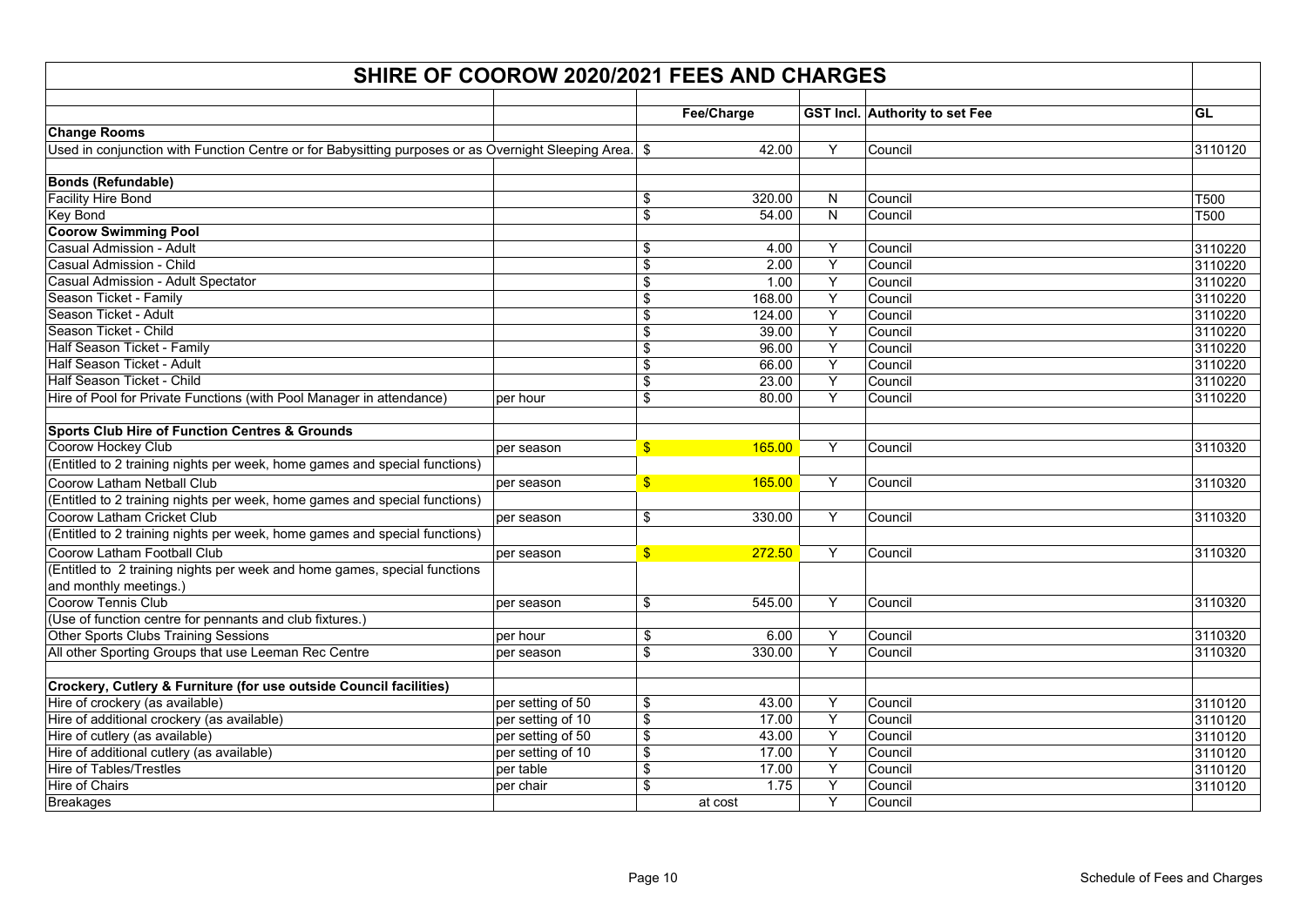| SHIRE OF COOROW 2020/2021 FEES AND CHARGES                            |                  |                 |            |   |                                     |         |  |
|-----------------------------------------------------------------------|------------------|-----------------|------------|---|-------------------------------------|---------|--|
|                                                                       |                  |                 |            |   |                                     |         |  |
|                                                                       |                  |                 | Fee/Charge |   | GST Incl. Authority to set Fee      | GL      |  |
| Leases                                                                |                  |                 |            |   |                                     |         |  |
| eeman                                                                 |                  |                 |            |   |                                     |         |  |
| Leeman Country & Sporting Club (expires 6 Jan 2034)                   |                  | \$              | 120.00     | Y | Council                             | 3110122 |  |
| Leeman Volunteer Sea Rescue Group (expires 31 Dec 2029)               |                  | \$              | 11.00      | Y | Council                             | 3130820 |  |
| Stephen Small (Lot 52 Thomas Street) (expires 3 November 2021)        |                  | \$              | 500.00     |   | Council                             | 3130820 |  |
| Lot 53A Thomas Street (Blom & Buckeridge)                             |                  | \$              | 2,050.00   | Y | Council                             | 3130820 |  |
| Lot 53B Thomas Street (Geraldton Fishermens Coop)                     |                  | \$              | 2,050.00   |   | Council                             | 3130820 |  |
| Lot 53C (expired 30 June 2017)                                        |                  | \$              | 2,050.00   | Y | To be advertised - commercial rates | 3130820 |  |
| St John Ambulance (expires 30 June 2032)                              |                  | \$              | 22.00      | Y | Council                             |         |  |
| <b>Green Head</b>                                                     |                  |                 |            |   |                                     |         |  |
| RL & MA Alexander (Lot 395) expires 30 Sep 2022                       |                  | \$              | 2,353.40   | Y | Council                             | 3130820 |  |
| St John Ambulance (expires 30 June 2032)                              |                  | \$              | 22.00      | Y | Council                             | 3130820 |  |
| Green Head Men's Shed (expires 30 Nov 2023)                           |                  | \$              |            | Y | Council                             | 3130820 |  |
| Telstra Tower Lease (Lot 709) (paid Jul each year) expires 1 Jul 2021 |                  | \$              | 5,580.00   | Υ | Council                             | 3110420 |  |
| Green Head Sporting Club (expires 30 June 2031)                       |                  | \$              | 120.00     | Y | Council                             | 3110122 |  |
| Coorow                                                                |                  |                 |            |   |                                     |         |  |
| Coorow Bowling Club (expires 30 June 2031)                            |                  | \$              | 120.00     | Y | Council                             | 3110122 |  |
| Coorow Golf Club (expires 30 June 2031)                               |                  | \$              | 120.00     | Υ | Council                             | 3110122 |  |
| Coorow Community Resource Centre (expires 31 Dec 2023)                |                  | $\overline{\$}$ | 16.00      | Y | Council                             | 3110122 |  |
| Coorow Hotel CCLI (Leach Drain easement)                              |                  | \$              | 660.00     | Y | Council                             | 3130820 |  |
|                                                                       |                  |                 |            |   |                                     |         |  |
| <b>Library Services</b>                                               |                  |                 |            |   |                                     |         |  |
| Lost/Damaged Items                                                    |                  |                 | at cost    | N | Council                             | 3110501 |  |
|                                                                       |                  |                 |            |   |                                     |         |  |
| <b>ECONOMIC SERVICES</b>                                              |                  |                 |            |   |                                     |         |  |
| <b>Coorow Caravan Park (Council Owned)</b>                            |                  |                 |            |   |                                     | 3130220 |  |
| Powered Site and Water (includes 2 persons)                           | per week         | \$              | 135.00     | Y | Council                             |         |  |
| Powered Site and Water (includes 2 persons)                           | per day          | \$              | 25.00      | Υ | Council                             |         |  |
| <b>Additional Persons</b>                                             | per day          | \$              | 5.00       | Y | Council                             |         |  |
| Tent Site (unpowered)                                                 | per day          | \$              | 10.00      | Υ | Council                             |         |  |
| Casual (non resident) Shower                                          | per person daily | \$              | 6.00       | Y | Council                             |         |  |
| Stay two nights - pay for one special to apply all year round         |                  |                 |            |   |                                     |         |  |
| Maximum 12 week stay at any time.                                     |                  |                 |            |   |                                     |         |  |
|                                                                       |                  |                 |            |   |                                     |         |  |
| Milligan Island Coastal Node                                          |                  |                 |            |   |                                     |         |  |
| Overnight site fee                                                    | per night        | \$              | 15.00      | Y | Council                             | 3130220 |  |
|                                                                       |                  |                 |            |   |                                     |         |  |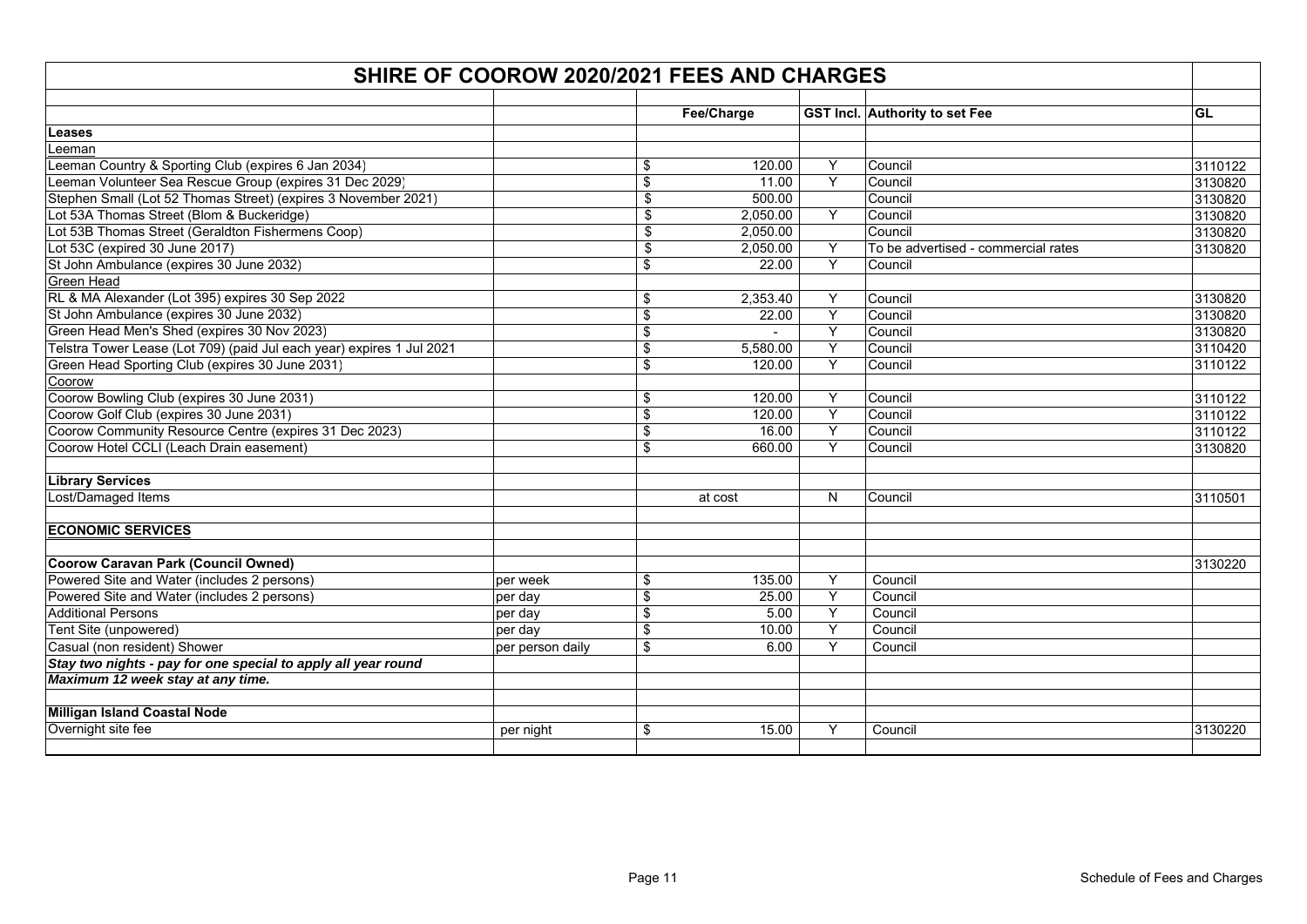| SHIRE OF COOROW 2020/2021 FEES AND CHARGES                                       |                                |                               |            |                         |                                           |           |  |  |  |
|----------------------------------------------------------------------------------|--------------------------------|-------------------------------|------------|-------------------------|-------------------------------------------|-----------|--|--|--|
|                                                                                  |                                |                               |            |                         |                                           |           |  |  |  |
|                                                                                  |                                |                               | Fee/Charge |                         | GST Incl. Authority to set Fee            | <b>GL</b> |  |  |  |
| <b>Caravan Park Annual License Fee</b>                                           |                                |                               |            |                         |                                           |           |  |  |  |
| Leeman Caravan Park<br>125 x Caravan Sites @ \$6.00 each = \$750                 |                                |                               | 750.00     | ${\sf N}$               | Caravan Parks & Camping Grounds Regs 1997 | 3130220   |  |  |  |
|                                                                                  |                                | \$                            |            |                         |                                           |           |  |  |  |
| 20 x Camp Sites @ \$3.00 each = \$60<br>0 x Overflow Sites $@$ \$1.50 each = \$0 |                                | \$<br>$\overline{\mathbf{S}}$ | 60.00      |                         |                                           |           |  |  |  |
| Green Head Caravan Park                                                          |                                |                               |            |                         | Caravan Parks & Camping Grounds Regs 1997 | 3130220   |  |  |  |
| 70 x Caravan Sites @ \$6.00 each = \$420                                         |                                | \$                            |            | ${\sf N}$               |                                           |           |  |  |  |
| $0 \times$ Overflow Sites @ \$1.50 each = \$0                                    |                                | $\overline{\mathbf{s}}$       | 420.00     |                         |                                           |           |  |  |  |
| Half Way Mill Road House Caravan Park                                            |                                |                               | 200.00     | N                       | Caravan Parks & Camping Grounds Regs 1997 | 3130220   |  |  |  |
| 8 x Caravan Sites @ \$6.00 each = \$48                                           | minimum fee                    | \$                            |            |                         |                                           |           |  |  |  |
| $0 \times$ Camp Sites @ \$3.00 each = \$0                                        |                                |                               |            |                         |                                           |           |  |  |  |
| 0 x Overflow Sites $@$ \$1.50 each = \$0                                         |                                |                               |            |                         |                                           |           |  |  |  |
|                                                                                  |                                |                               |            |                         |                                           |           |  |  |  |
| Application for or renewal of license - same as annual fees above                |                                |                               |            |                         | Caravan Parks & Camping Grounds Regs 1997 | 3130220   |  |  |  |
| Additional penalty fee for renewing license after expiry                         |                                | \$                            | 20.00      | N                       | Caravan Parks & Camping Grounds Regs 1997 | 3130240   |  |  |  |
|                                                                                  |                                |                               |            |                         |                                           |           |  |  |  |
| Shire of Coorow Overflow Sites                                                   | per site per night             | \$                            | 25.00      | Y                       | Council                                   | 3130220   |  |  |  |
| <b>Standpipes</b>                                                                |                                |                               |            |                         |                                           |           |  |  |  |
| Public Standpipe System Access Card Bond                                         | per annum                      | \$                            | 70.00      | $\mathsf{N}$            | Council                                   | T012      |  |  |  |
| Minimum charge for water taken from Standpipe                                    |                                | $\mathbf{\mathfrak{L}}$       | 20.00      | ${\sf N}$               | Council                                   | 3130821   |  |  |  |
| <b>Public Standpipe Water Charges</b>                                            | per Kilolitre (1,000 litres \$ |                               | 5.40       | $\mathsf{N}$            | Council                                   | 3130821   |  |  |  |
| <b>Building Fees</b>                                                             |                                |                               |            |                         |                                           |           |  |  |  |
| Building Permit Fee - Class 1 or 10 building or incidental structure             |                                |                               |            |                         |                                           | 3130320   |  |  |  |
| Percentage of Proposed Building Cost (min. \$105 fee)                            |                                |                               | 0.19%      | N                       | Building Regs 2012                        |           |  |  |  |
| Building Permit Fee - Class 2 to 9 building or incidental structure              |                                |                               |            |                         |                                           |           |  |  |  |
| Percentage of Proposed Building Cost (min. \$105 fee)                            |                                |                               | 0.09%      | N                       | Building Regs 2012                        |           |  |  |  |
| Building Permit Fee - uncertified application (min. \$105 fee)                   |                                |                               | 0.32%      | ${\sf N}$               | Building Regs 2012                        |           |  |  |  |
| Demolition Permit Fee - Class 1 or 10 building or incidental structure           |                                | \$                            | 105.00     | N                       | Building Regs 2012                        |           |  |  |  |
| Demolition Permit Fee - Class 2 to 9 building or incidental structure            | per storey                     | \$                            | 105.00     | N                       | Building Regs 2012                        |           |  |  |  |
| Permit Extension Fee                                                             |                                | \$                            | 105.00     | N                       | Building Regs 2012                        |           |  |  |  |
| Occupancy Permit Fee - for a completed building                                  |                                | \$                            | 105.00     | $\overline{\mathsf{N}}$ | Building Regs 2012                        |           |  |  |  |
| Temporary Occupancy Permit Fee - for an incomplete building                      |                                | \$                            | 105.00     | N                       | Building Regs 2012                        |           |  |  |  |
| Modification/Replacement Occupancy Permit Fee                                    |                                | \$                            | 105.00     | N                       | Building Regs 2012                        |           |  |  |  |
| Occupancy Permit or Building Approval Certificate - strata scheme                |                                |                               |            |                         |                                           |           |  |  |  |
| (minimum \$115 fee)                                                              | per strata unit                | \$                            | 11.60      | N                       | Building Regs 2012                        |           |  |  |  |
| Occupancy Permit for Building with Unauthorised Work                             |                                |                               |            |                         |                                           |           |  |  |  |
| Percentage of Proposed Building Cost (min. \$105 fee)                            |                                |                               | 0.18%      | N                       | Building Regs 2012                        |           |  |  |  |
| Building Approval Certificate for Building with Unauthorised Work                |                                |                               |            |                         |                                           |           |  |  |  |
| Percentage of Proposed Building Cost (min. \$105 fee)                            |                                |                               | 0.38%      | N                       | Building Regs 2012                        |           |  |  |  |
| Application obtain a Building Standard Declaration                               | per declaration                | \$                            | 2,160.15   | ${\sf N}$               | Building Regs 2012                        |           |  |  |  |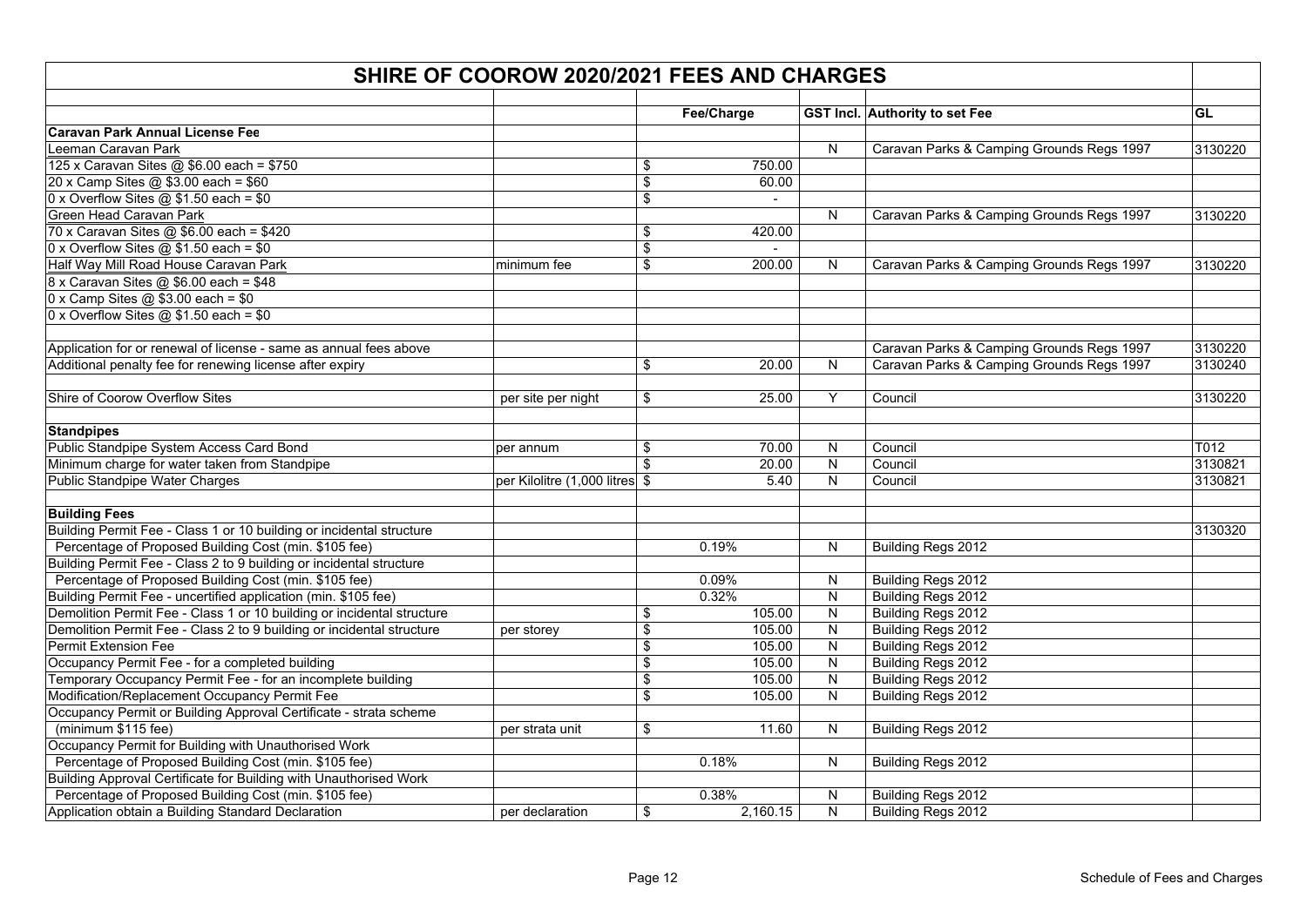| SHIRE OF COOROW 2020/2021 FEES AND CHARGES                                                       |                 |            |               |                |                                                     |         |  |  |  |  |  |
|--------------------------------------------------------------------------------------------------|-----------------|------------|---------------|----------------|-----------------------------------------------------|---------|--|--|--|--|--|
|                                                                                                  |                 |            | Fee/Charge    |                | <b>GST Incl. Authority to set Fee</b>               | GL      |  |  |  |  |  |
| Building Applicaction for use of Battery Operated Smoke Alarm                                    | per application | \$         | 179.40        |                | Building Regs 2012                                  |         |  |  |  |  |  |
| Swimming Pool Enclosure Inspections (minimum every 4 years)                                      |                 | \$         | 57.45         | N              | Building Regs 2012                                  |         |  |  |  |  |  |
| <b>BCITF Levy</b>                                                                                |                 |            |               |                |                                                     |         |  |  |  |  |  |
| Percentage of Proposed Building Cost > \$20,000                                                  |                 |            | 0.20%         | N              | Building & Construction Ind. Training Levy Act 1990 | T002    |  |  |  |  |  |
| <b>Building Services Levy</b>                                                                    |                 |            |               |                |                                                     |         |  |  |  |  |  |
| re building permit $\le$ \$45,000                                                                |                 | \$         | 61.65         | N              | Building Act 2011 (Building Commission website)     | T014    |  |  |  |  |  |
| re building permit > $$45,000$                                                                   | % value of work |            | 0.137%        | N              | Building Act 2011 (Building Commission website)     | T014    |  |  |  |  |  |
| re demolition permit <= $$45,000$                                                                |                 | \$         | 61.65         | N              | Building Act 2011 (Building Commission website)     | T014    |  |  |  |  |  |
| re demolition permit > \$45,000                                                                  | % value of work |            | 0.137%        | $\mathsf{N}$   | Building Act 2011 (Building Commission website)     | T014    |  |  |  |  |  |
| re occupancy permit / build. approval cert for unauthorised work (s51 of<br>the Act) $\le$ \$45k |                 | \$         | 123.30        | N              | Building Act 2011 (Building Commission website)     | T014    |  |  |  |  |  |
| re occupancy permit / build. approval cert for unauthorised work (s51 of<br>the Act) $> $45k$    | % value of work |            | 0.274%        | $\overline{N}$ | Building Act 2011 (Building Commission website)     | T014    |  |  |  |  |  |
| re occupancy permit / build. Approval cert for approved building work <=<br>\$45k                |                 | \$         | 61.65         | N              | Building Act 2011 (Building Commission website)     | T014    |  |  |  |  |  |
| re occupancy permit / build. Approval cert for approved building work ><br>\$45k                 | % value of work | \$         | 61.65         | N              | Building Act 2011 (Building Commission website)     | T014    |  |  |  |  |  |
| Footpath/Kerbing Bond (Trust)                                                                    |                 | \$         | 500.00        | N.             | Council                                             | T007    |  |  |  |  |  |
| Charge out Costs to other Councils for Regulatory Services                                       |                 |            |               |                |                                                     |         |  |  |  |  |  |
| Ranger Services Hourly Rate                                                                      | per hour        | \$         | 84.00         |                | Council                                             | 3050223 |  |  |  |  |  |
| Mileage                                                                                          | per km          | \$         | 1.15          | Υ              | Council                                             | 3050223 |  |  |  |  |  |
| <b>OTHER PROPERTY &amp; SERVICES</b>                                                             |                 |            |               |                |                                                     |         |  |  |  |  |  |
| Private Works Charges - Hourly Plant Rates (Standard) Wet Hire Only                              |                 |            |               |                |                                                     |         |  |  |  |  |  |
| Any utility vehicle (with operator)                                                              | per hour        | \$         | 84.00         | Υ              | Council                                             | 3140120 |  |  |  |  |  |
| <b>Bobcat</b>                                                                                    | per hour        | \$         | 105.00        | Υ              | Council                                             | 3140120 |  |  |  |  |  |
| D6H Dozer                                                                                        | per hour        | \$         | 246.00        | Υ              | Council                                             | 3140120 |  |  |  |  |  |
| <b>Maintenance Grader</b>                                                                        | per hour        | \$         | 210.00        | Y              | Council                                             | 3140120 |  |  |  |  |  |
| <b>Construction Grader</b>                                                                       | per hour        | \$         | 250.00        | Υ              | Council                                             | 3140120 |  |  |  |  |  |
| Cat 950 Loader                                                                                   | per hour        | \$         | 190.00        | Υ              | Council                                             | 3140120 |  |  |  |  |  |
| Cat 926 Loader (coast)/Backhoe                                                                   | per hour        | \$         | 150.00        | Y              | Council                                             | 3140120 |  |  |  |  |  |
| Tree Saw with Loader                                                                             | per hour        | \$         | 270.00        | Υ              | Council                                             | 3140120 |  |  |  |  |  |
| Semi or 8 Wheeler                                                                                | per hour        | \$         | 175.00        | Y              | Council                                             | 3140120 |  |  |  |  |  |
| Road Train or 8 Wheeler plus Trailer                                                             | per hour        | \$         | 215.00        | Y              | Council                                             | 3140120 |  |  |  |  |  |
| 4x2 Tip Trucks/Tractor/Slasher/Broom                                                             | per hour        | \$         | 130.00        | Υ              | Council                                             | 3140120 |  |  |  |  |  |
| Multi Wheel Roller                                                                               | per hour        | \$         | 160.00        | Y              | Council                                             | 3140120 |  |  |  |  |  |
| <b>Vibrating Roller</b>                                                                          | per hour        | \$         | 160.00        | Υ              | Council                                             | 3140120 |  |  |  |  |  |
| Works Supervisor/ Manager Works and Services                                                     | per hour        | $\sqrt{2}$ | 135.00        | Y              | Council                                             | 3140120 |  |  |  |  |  |
| <b>Portable Toilet</b>                                                                           | per day         | \$         | 50.00         | $\overline{Y}$ | Council                                             | 3140120 |  |  |  |  |  |
| Box Trailer, dual trailer, chain saw, compactor/pedestrian roll, cement mixer                    |                 |            |               |                |                                                     |         |  |  |  |  |  |
| and non powered tools including gardening tools and ladders                                      |                 |            | not permitted | Y              | Council                                             |         |  |  |  |  |  |